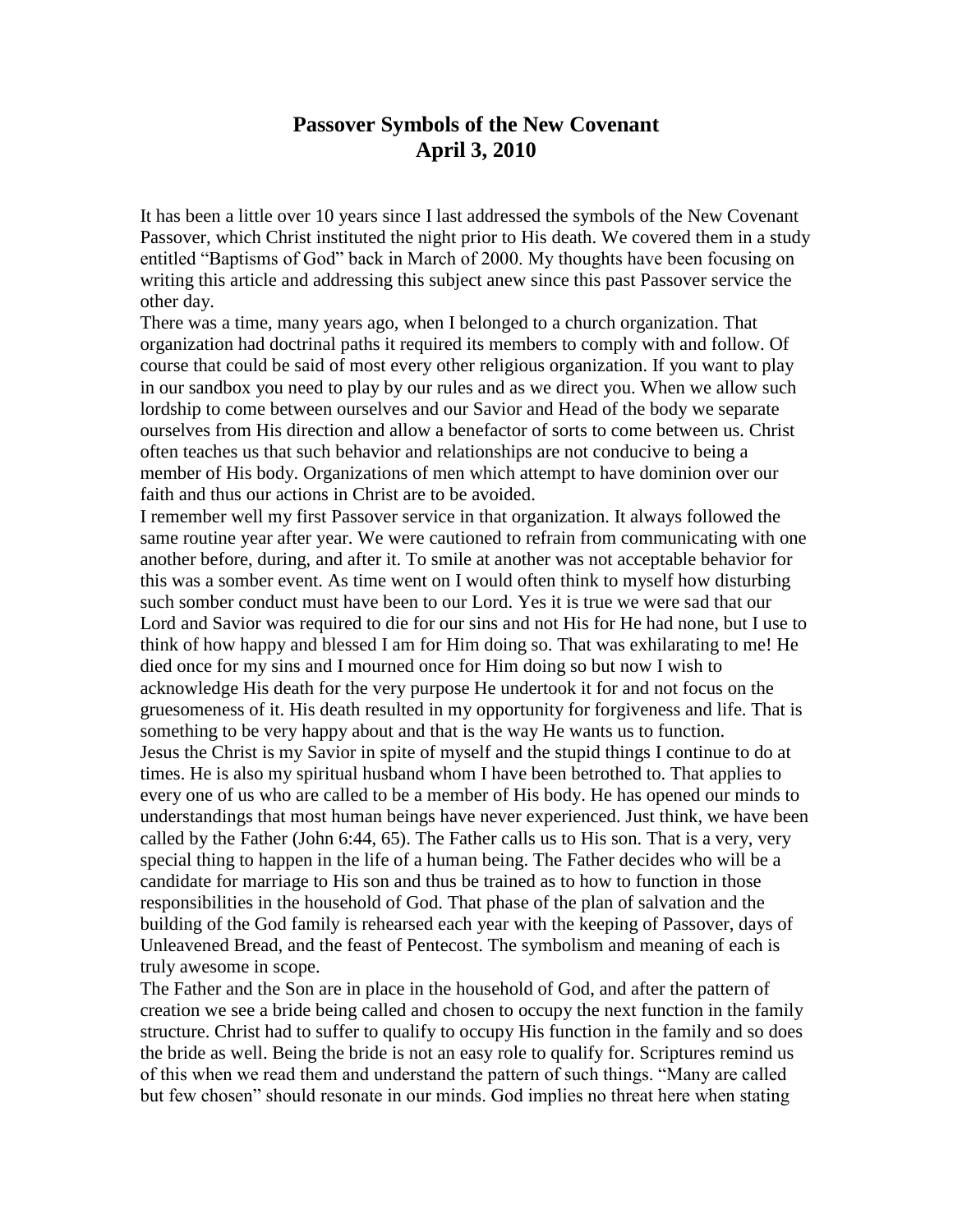such things but rather makes it clear it is difficult to qualify for because of the awesome responsibilities it will entail. It is not talking about salvation for that is a gift, which God will offer to all mankind at one time or another. That "gift" is not being offered to "all" at this time and in this phase of the plan. Everything has its time and place. The biblical pattern clearly shows us that if someone who is called by the Father at this time is not chosen to be part of the bride of Christ they are not to suffer any shame or take it as a possible loss of salvation. In Proverbs 31:10-31 we are given the resume of the bride of Christ. It is a very difficult task to perform. In verse 29 we are told that, "Many daughters have done well, but you excel them all." Oh yes there are definitely qualifying standards which are to be met to occupy the function of the bride, the wife, the mother in the household of God. But notice how God looks upon those who do not make the cut. These other daughters have done well! That is not something to be ashamed of but rather encouraged by. The pattern of all this is embedded throughout the bible; here a little, there a little, precept upon precept, precept upon precept, line upon line. For those who are called of the Father are called to a very specific road to walk. It is well defined when we are allowed to understand it as we are drawn near to our Savior. It is a difficult path, which goes contrary to this world secularly and spiritually. It is not defined or illuminated in the trappings of mans governments or religions. Those are just some of the reasons why we are instructed that many are called and few chosen. The plan of salvation and the building of the family is rehearsed each year in the keeping of the annual holy days or feasts of the Lord which are actually appointed times of meeting. They were given to us as annual reminders of that plan so we could keep focused on our part in it and our relationship with God. This plan starts off with the keeping of Passover and the events and responsibilities leading up to it. Scriptures clearly tell us the Passover of the Lord is kept during the  $14<sup>th</sup>$  of the first month, which is Abib. It is to be kept with all its ordinances in that day as Lev 23: 37 instructs us. "These are the feasts of the Lord which you shall proclaim to be holy convocations, to offer an offering made by fire to the Lord, a burnt offering and a grain offering, a sacrifice and drink offerings, **everything on its day**." Since God clearly states the Passover of the Lord is to be kept in the  $14<sup>th</sup>$  day of the first month throughout the scriptures then that means everything associated with it is to happen in that 24 hour day starting from sunset on the end of the  $13<sup>th</sup>$  to sunset at the end of the  $14<sup>th</sup>$ . That is a biblical day. Many years ago I put together a very lengthy study on this subject of the Passover of the Lord and it is available on the web site as well as in tape version so I will not be addressing a lot of historical/scriptural facts about it in this study. They are already in print. However I will be focusing on many biblical and scriptural facts about the symbols we have been given to keep the Passover of the Lord under the New Covenant commands. Christ has made it abundantly clear that He desires His bride to be following them as He instituted them. We are not to add to or take away from them. We will be covering a lot of ground on the symbol of foot washing as part of our responsibilities of keeping the Passover of this New Covenant in a worthy manner. So many today misunderstand its primary intent. It is an annual gift given to the body of Christ, which rejuvenates our relationship in Christ's body as well as with the Father. It is a crucial understanding as to our relationship with our Husband. Lets first establish some very simple biblical facts about ourselves.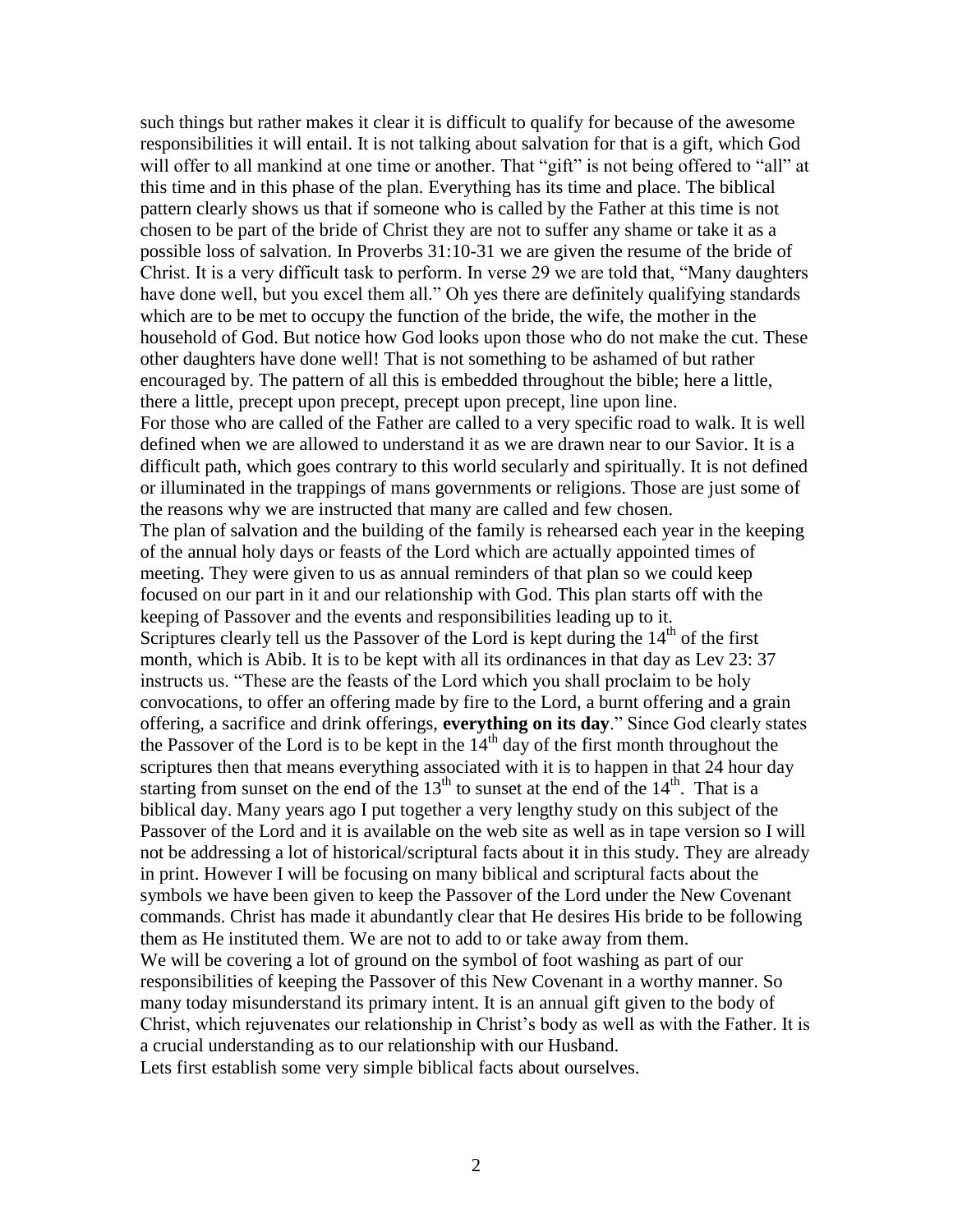1 Corinthians 1:26-31. "For you see your calling brethren, that not many wise according to the flesh, not many mighty, not many noble are called. But God has chosen (to be called) the foolish things of the world to put to shame the wise, and God has chosen the weak things of the world to put to shame the things which are mighty, and the base things of the world and the things which are despised God has chosen (to be called), and the things which are not, to bring to nothing the things that are, that no flesh should glory in His presence. But of Him you are in Christ Jesus, who became for us wisdom from God, and righteousness and sanctification and redemption, that as it is written, he who glories let him glory in the Lord."

Lets give this a little thought here. Should there be any reason after reading this that someone would doubt the fact that God says, "Many are called but few chosen"? It would seem the Father has stacked the deck against Himself and the successful outcome of His plan. Look at those who are called. Not wise, not mighty, not noble, foolish, weak, base, and nothing.

We need to understand who we are and where we came from. Scriptures reveal to us that out of the many that are called only 144,000 will be chosen by Christ to be His bride. That certainly speaks volumes and certainly consists of just a "few" in context of the number who are actually called over the millennia. Brethren it is a tough field to plow without the assistance of being yoked to Christ. We need to read the scriptures and believe them to get the hope we need to do so. He confirms to us that He will help us to grow far beyond being foolish, weak, base, and unwise to the extent that our growth will put to shame the things which are mighty, noble, and wise.

Some have asked how in the world can He accomplish such a task with me? I don't have to go beyond myself to understand what weak and base and foolish represented. My life's actions prior to conversion, and to some extent afterwards are a dictionary definition of them.

The answer to the question however is found in the understanding of the plan of salvation and the doctrines of God. God instructs us that we are to grow in the grace and knowledge of our Lord Jesus Christ. Here in verse 30 we are told, "But in Him you are in Christ Jesus, who became for us wisdom from God, and righteousness and sanctification and redemption."

## **Thank you Father!**

The Father and the Son have set a plan and a way in place for us in which we can leave our pasts behind and grow into a very different person who can gain wisdom, understand right from wrong, and be set apart, sanctified, through Jesus Christ.

To understand this lets take it from the beginning. The journey starts when we are called by the Father. We need not ask why for we just read the reason. To postulate on why after that, would reek of false humility. We were clearly told we were nothing to boast about so lets get over it. When we are called by the Father we are drawn to His son for a purpose. The Son will evaluate if we are going to be a compatible helpmate for Himself for the rest of eternity. Not a thing to be unsure of is it. Christ will use His powers and abilities through His spirit to assist us in the necessary training and growth, to either accomplish the task or not. We begin to understand simple truths we never understood before. We gain a basic understanding of what is right and wrong according to God and not men. He leads us to living waters. We gain a deeper understanding about our present actions and those we have walked in. This understanding leads us to see our errors and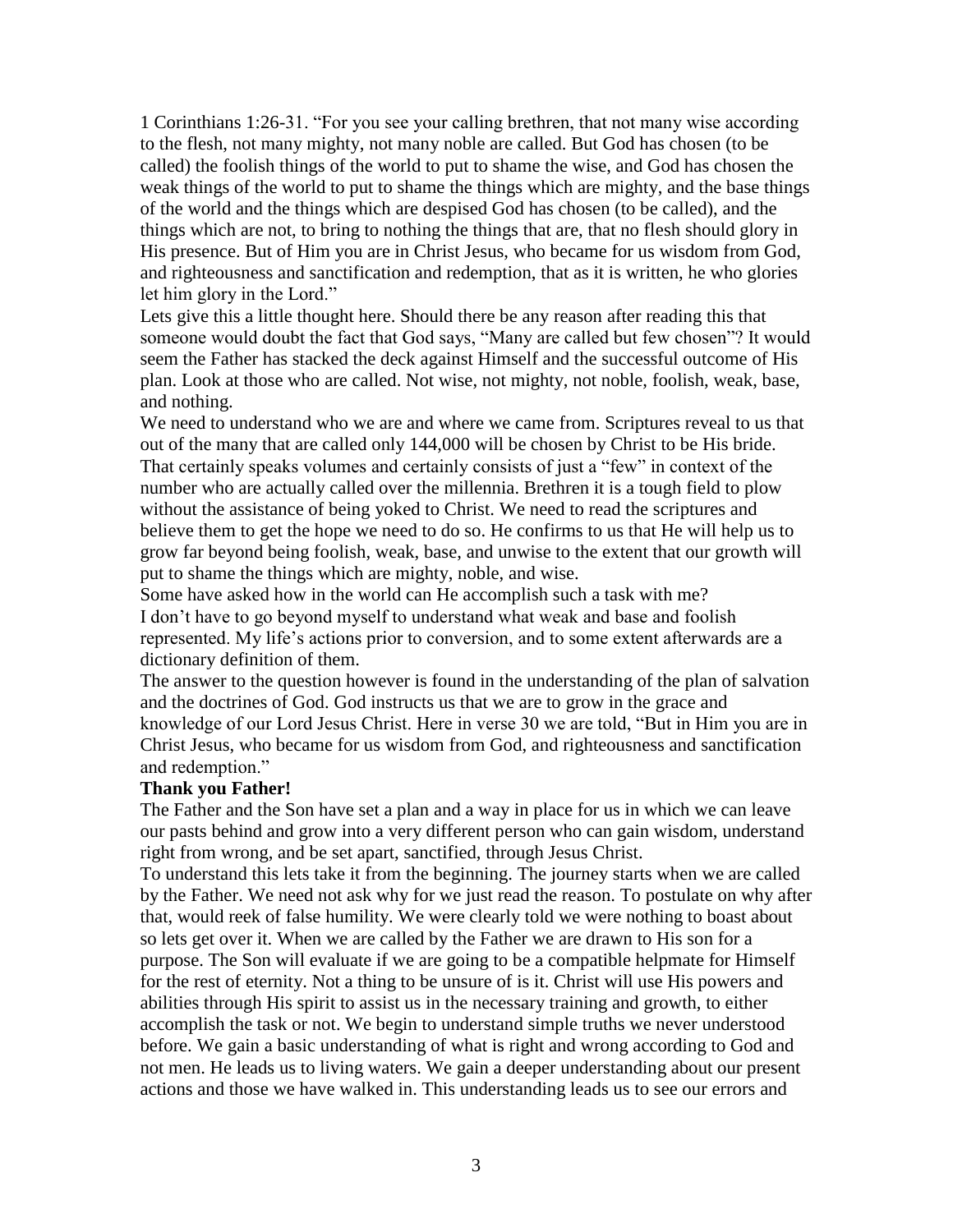we are grieved with what we have done. We come to understand that our past actions required the death of our new friend. We wish to change from them and ask God to forgive us and help us to change, to become a good son or daughter of the Father and a loyal and trustworthy partner for the Son. We want to grow in Him, and through Him glorify our Fathers name. Yes we come to repentance, true repentance, before God. We are now ready for the process to continue and ready for the commitment of our lives. Peter sums it up in Acts 2:38-39.

"Then Peter said to them, repent and let everyone of you be baptized in the name of Jesus Christ for the remission (forgiveness) of sins; and you shall receive the gift of the holy spirit. For the promise is to you and to your children (descendants) and to all who are afar off, as many as the Lord our God will call."

The process of being called first leads to repentance. Then comes baptism into the name of Jesus Christ and the forgiveness of sins. Then we are given Gods holy spirit to help us grow in grace and knowledge. Yes we are now ready to grow in the things of God. Many who read these verses contain their thoughts to what is said in verse 38 and overlook verse 39. This entire process is only applied to those whom are called. God is not calling everyone at this time in the plan. That is not a misprint! This part of the plan of salvation has a very specifically defined purpose and it is not for everyone. It is for the purpose of the Father drawing candidates close to His son so He, the Son, can select or choose a bride from them. The bride must be in place in the household before the family can grow larger after the pattern of creation. We will see from Christ's own words that it is not for "all" at this time. Once again I reiterate that many are called but few chosen does not refer to salvation.

Lets take a look at the first or initial "ordinance" in the journey of the bride. It is called baptism. The word for baptized in verse 38 is a Greek word, baptizo #907 in the Strongs Concordance. It simply means to "baptize as in the ordinance." It is a verb and references dipping in completely. It is used in the New Covenant Scriptures of the act of baptism and of washing. We will see the two are inseparable functions in the life of one who is called and converted to the way of God at this time.

At baptism we are washed clean of our past sins if we have truly repented. We die to them as we are submerged into the symbolic watery grave. It is the blood of Christ applied to us at that time which allows us to be forgiven. Now does that mean at that point we become wise, mighty, and noble? Absolutely not! This is only the point at which we have become a clean vessel and are able to host the spirit of God. Christ made that all possible. We are then infants in the Lord, babes in Christ. We are inexperienced in Gods way and not able to stand on our own two feet spiritually speaking. We need a lot of the milk of the word to strengthen us. We are also in need of a sanctuary to be able to grow in. The great ones of the organizations try to convince us that they are that sanctuary. The true sanctuary is the body of Christ, which He is the head of. We are not to look for an earthly sanctuary for His purpose is not of flesh and blood. Other members of the body are to tend to us, to help us to grow so we can get beyond the use of just the milk of the word. Yes they help us to grow to the fullness and stature of Christ. We are to be aware that there are many pitfalls in the process, which are described in the parable of the sower and its subsequent explanation by Christ. Many have started the race and many of have failed to finish it.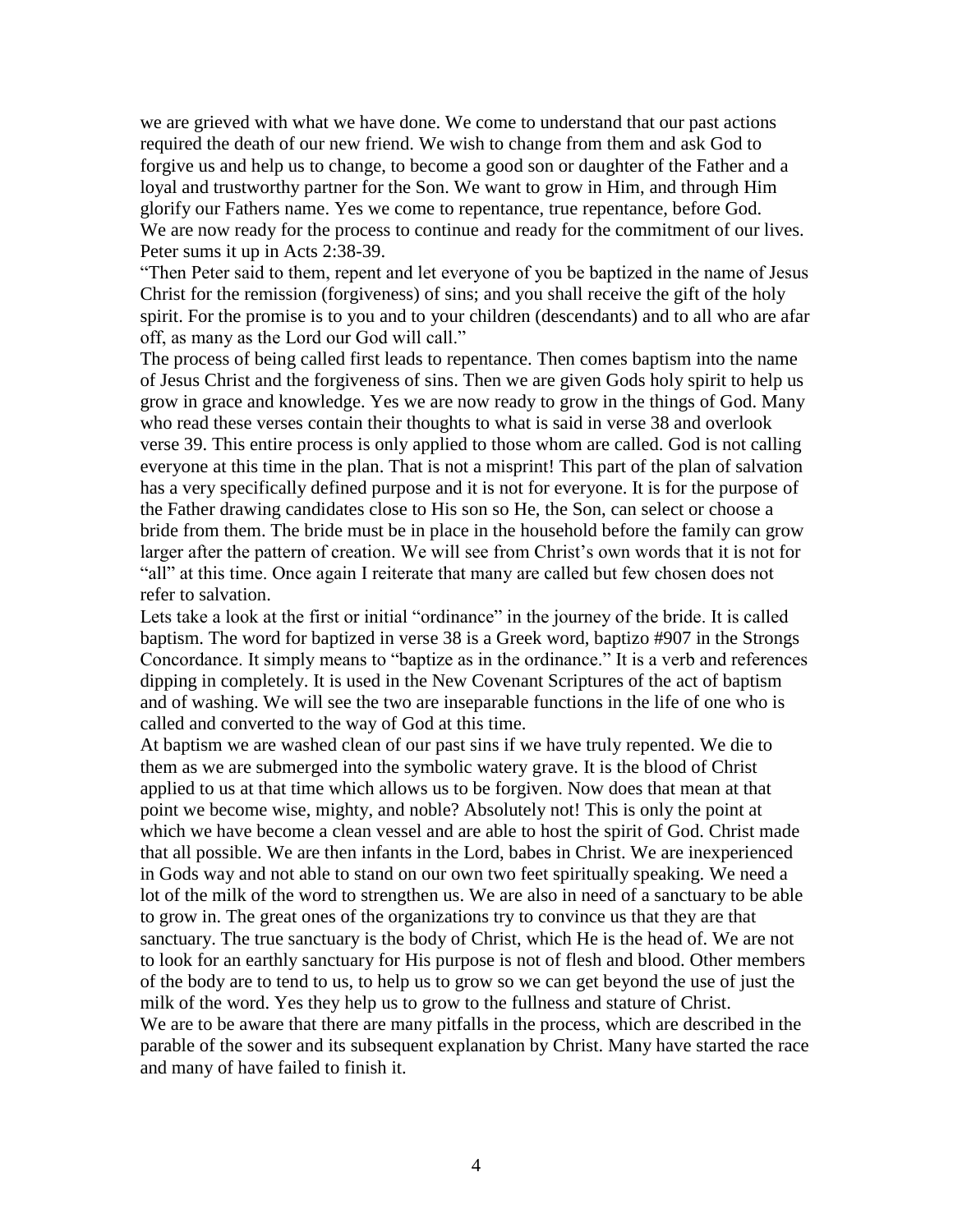In Acts 22:16 we read, "And now why are you waiting? Arise and be baptized (#907 baptizo), and wash away your sins, calling on the name of the Lord."

Wash here is Apolouo #628 (from 575 and 3068) and means to wash fully, or wash away or off. It is important we understand the words used in scripture are inspired of God. They are used to form patterns, which in turn become doctrines. Our sins are washed away at baptism. The question can be asked if we stay sin free after that? The answer is no we don't but we have to improve as we grow. Christ has actually put a specific function in place in the life of His bride to be, to deal with that recurrence of sin. He has done so for the express purpose of being able to present her to Himself.

Ephesians 5:22-27. "Wives, submit (willing yield) to your own husbands as to the Lord. (Just as we are not to allow anyone to come between ourselves and our spouse we are not to allow another to come between ourselves and our spiritual husband, Jesus the Christ). For the husband is head of the wife, as also Christ is head of the church; and He is the Savior of the body. (The second Adam and second Eve).

Therefore just as the church is subject to Christ so the wives to their **own** husbands in everything. (No muckity mucks interference).

Husbands, love your wives, just as Christ loved the church and gave Himself for it (the first Adam certainly did not do that for the first Eve. He threw her under the bus so to speak), that He might sanctify and cleanse it with the washing of water by the word, that He might present it to Himself a glorious church, not having spot or wrinkle or any such thing, but it should be holy and without blemish."

What an awesome Savior and Husband we have. He will never leave nor forsake us. It is we who do the leaving and the forsaking not Him.

When we trip and stumble after baptism how are we washed again so we can be without spot and without blemish, and the wrinkles of sin, so that we can be presentable to Him as we grow in His grace and knowledge?

That brethren is answered in the gospel of John. John wanted to leave us all with a very clear understanding of this process put in place by Christ to which we conduct ourselves once a year prior to our renewal of our vows and commitments to our Husband. It is truly an awesome understanding and doctrine in the body of Christ. Many understand part of the process but there are few who understand the true importance of the function we call foot washing.

In John 13 we read about some very vital ordinances and functions associated with the New Covenant Passover of the Lord.

In verse 15 Christ states, "For I have given you an example, that you should do as I have done to you." A simple and clear command. Christ is talking about the foot washing He had just performed on the disciples. Today it is commonly looked at as a lesson in humility and that is one of its purposes but not the main purpose. If we look to scripture we can find foot washing referenced as far back as Genesis. It was a function used for greeting a welcomed guest, friend, etc into your home. The pattern is simple to follow. It was also used for a very defined purpose, which we will see. In Hebrew and Jewish society it was a task to be performed by the lowest ranking servant of the household. Thus the reason for much of the exchange between Peter and Christ.

"Then He came to Simon Peter. And Peter said to Him, Lord are you washing my feet?" Peter understood the menial nature of the task being performed here as to society. He was confused as to why Christ would lower Himself to do so.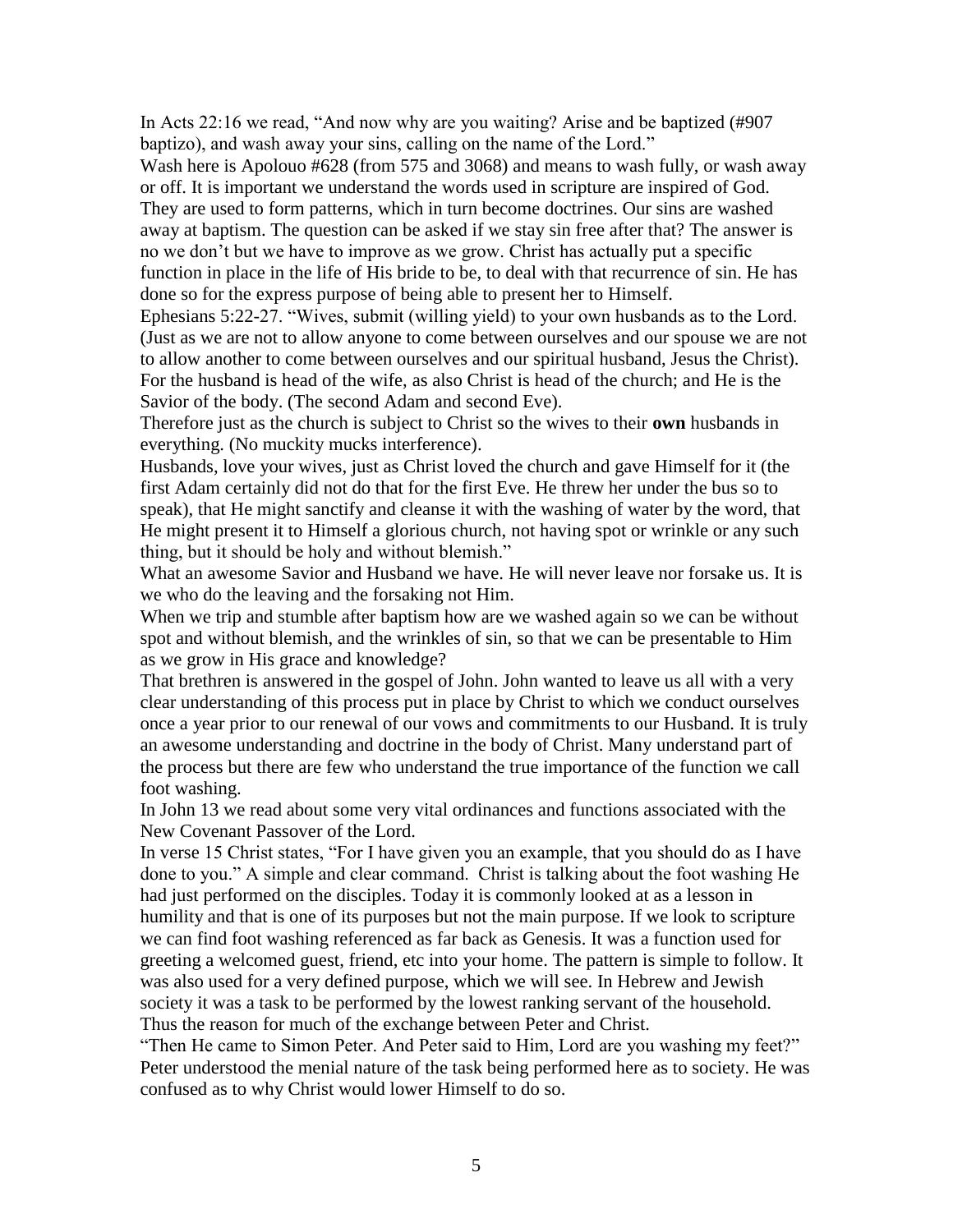Jesus replied to Him, "What I am doing, you (meaning all the disciples) do not understand now but you will know after this."

Did Christ mean right after He finished? Apparently not for we read in Luke 22:24 the following account just after the same time frame. "But there was rivalry among them as to which of them should be considered the greatest."

Two things are very important to understand here in this context. Christ goes on to correct them and instruct them on how they should function in that regard and secondly it is shortly after the Passover symbols were given and taken.

But back to John and the simple lesson in humility. As we read Christ instructed them to do as He had done. Verse 12, "So when He had washed their feet, taken His garments, and sat down again, He said to them, do you know (understand) what I have done to you?"

Of course this was a rhetorical question for He knew they did not and He was using it to set up an opportunity to instruct them.

Verses 13-16.

"You call Me Teacher and Lord, and you say well, for so I am. If I then Lord and Teacher, have washed your feet, you also ought to wash one another's feet. For I have given you an example that you should do as I have done to you. Most assuredly I say to you, a servant is not greater than his master; nor is He who is sent greater than He who sent Him."

The lesson being taught here is to the members of the body of Christ. Regardless of how they are placed in the body, with whatever gifts they may have, they are not greater than the Head and are not greater than one another. We are to all be willing and able to assist and help the rest of the body in all things regardless of how menial the task or function may appear to be. We can and have followed this pattern through scripture often but that is not the primary focus of what we are looking at here in John as to importance of the foot washing function at Passover and the washing of the bride. We are going to see how important this function or ordinance is to the well-being of the bride and the body of Christ and the plan of salvation. It is not for everyone at this time but only those who are called of the Father and working diligently within their personal relationship with Christ as their Husband.

This is not talking about a somber event here. It is actually a very exhilarating time. Verse 17, " If you know these things, happy (in a blessed way) are you if you do them." That is not what I was taught by my overlords early on. I was taught the exact opposite. I was to keep my mouth shut and go through the motions as expressionless as possible. File into a room and mechanically wash someone else's feet and mechanically walk out and sit down for the next somber function of the way they kept the Passover service. Growing in the grace and knowledge of our Lord will set us free from such things. We are to be happy to wash one another's feet and there is a big reason why and when we understand what it is we will never look at it the same ever again. Why?

John 13:8, "Peter said to Him you shall never wash my feet! Jesus answered him, if I do not wash you, you have no part with Me."

Did we just get that? Look at the incredible significance and importance Christ just placed on this function we are to do to one another as He did. If Christ does not wash our feet we have no part with (or in) Him. That is staggering to think about. Many today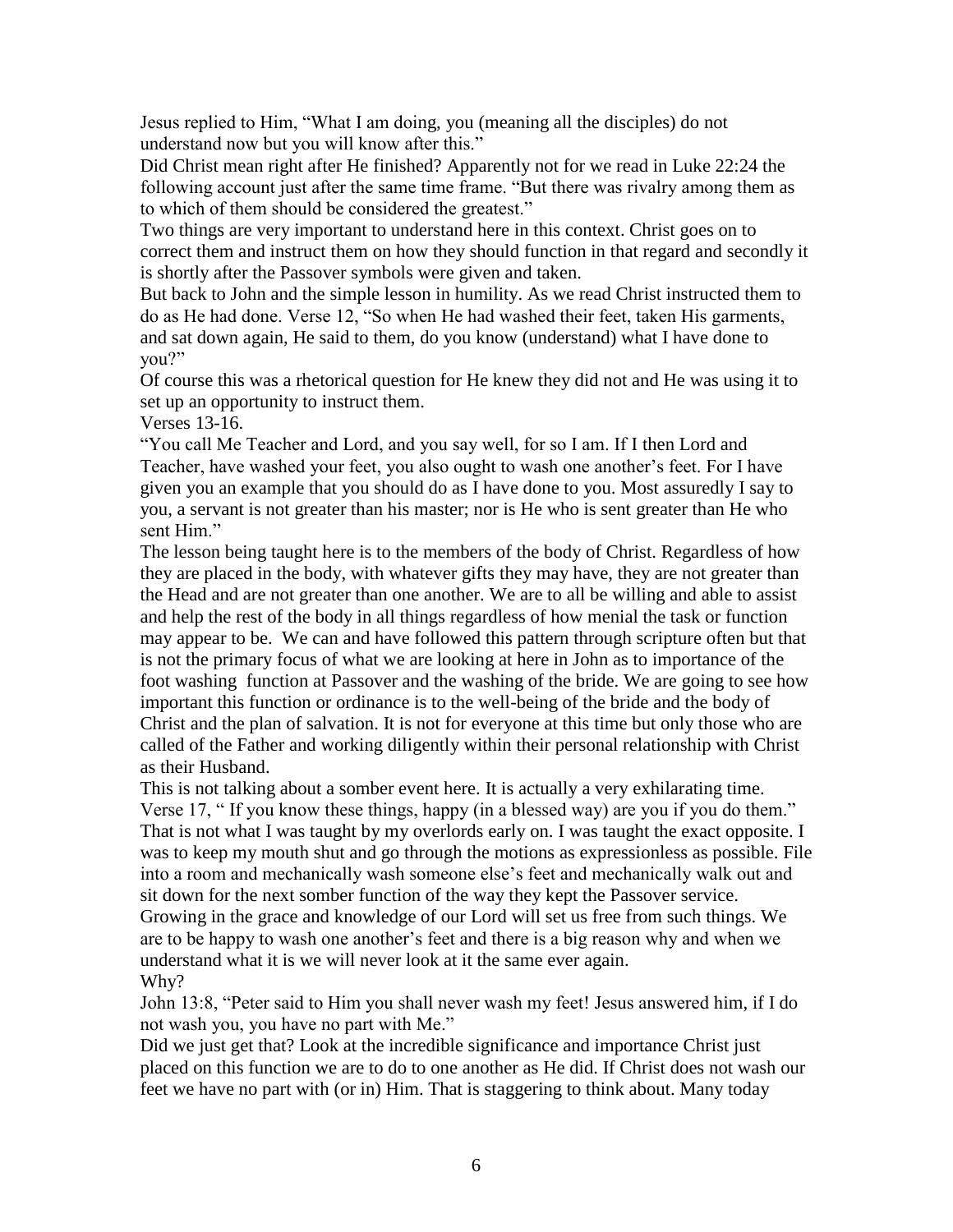reject the simplicity of the foot washing function let alone anything of greater importance in its being conducted. Just a lesson in humility, not quite as we will see.

How does Christ wash our feet today? Through the members of His body, His called out ones, His church. We are all one with Him. If we do it to one we do it to all. When one part hurts we all hurt. It is vital to understand that only baptized individuals are to participate in the foot washing. It is a function vital to our spiritual health and well-being. Remember the context here as to the function Christ is instituting and that we will be without spot or blemish, and that we do and will sin after baptism, but hopefully not of a willful nature for then there is no sacrifice left as Hebrews 6:4-6 tells us. John 13:9-10.

"Simon Peter said to Him, Lord, not my feet only, but also my hands and my head! Jesus said to him, he who is bathed needs only to wash his feet, but is completely clean; and you are clean, but not all of you."

Two very clear statements here. The obvious one is the last part of the sentence in verse 10: "and you are clean but not all of you."

The Interlinear has verse 10 right as to grammar and punctuation. The NKJ does not. It should read as follows, "Jesus said to him, the one having been bathed (fully washed) has no need other than to wash the feet but is wholly clean. And you are clean but not all." The last sentence is in regard to Judas and is not applied to any substance of the lesson of the foot washing ordinance. Verse 11 teaches that for clarification.

So Christ tells us we have been bathed. That is the Greek word iouo #3068. It is a prime verb meaning to bath the whole person. Vines tells us it is used to distinguish the act from washing of feet, which is the Greek word nipto #3538, "washing part of the body." One does not replace the other. We were all fully washed at baptism. However we do continue to stumble throughout our life after that. We are a work in progress. Christ has mercifully given us a method to wash ourselves of the sins we have walked, or I might say tripped through, after our initial full cleansing. We are able to be washed again each year at the start of the Passover service. The body of Christ in all humility performs this outward function, and then Christ the internal one. We are completely clean once again just prior to internalizing the body and blood of our Savior.

This is why He tells us to be happy in doing so. What a blessing when we come to this understanding of the truth of this simple function. This understanding is lost to many who are under the dominion of another man.

If you have never heard this doctrine of God before you should be jumping for joy. Just think you have been completely unleavened by our Christ entering into the 7 days of UB and the 50 day count to Pentecost. That is one of the very reasons my family and I have all leaven out of our homes on the  $14<sup>th</sup>$  of Abib for it is the physical symbolism of what Christ has and is doing for us prior to the  $15<sup>th</sup>$  and the start of the feast of Unleavened Bread. Christ will never leave nor forsake us. He keeps His promises whether we know them or not. He will sanctify us and cleanse us with the washing of water by the word that He might present us to Himself a glorious church (ekklesia #1577 from ek "out of" and klessia "a calling" or called out) not having spot or wrinkle or any such thing, but that it should be holy and without blemish.

It appears to me that this entire process of Christ washing His bride of all sin and leaven after baptism and prior to the renewal of her vows to Him at Passover each year is a mystery to most. It in actuality is quite a simple and yet a perfectly complete system of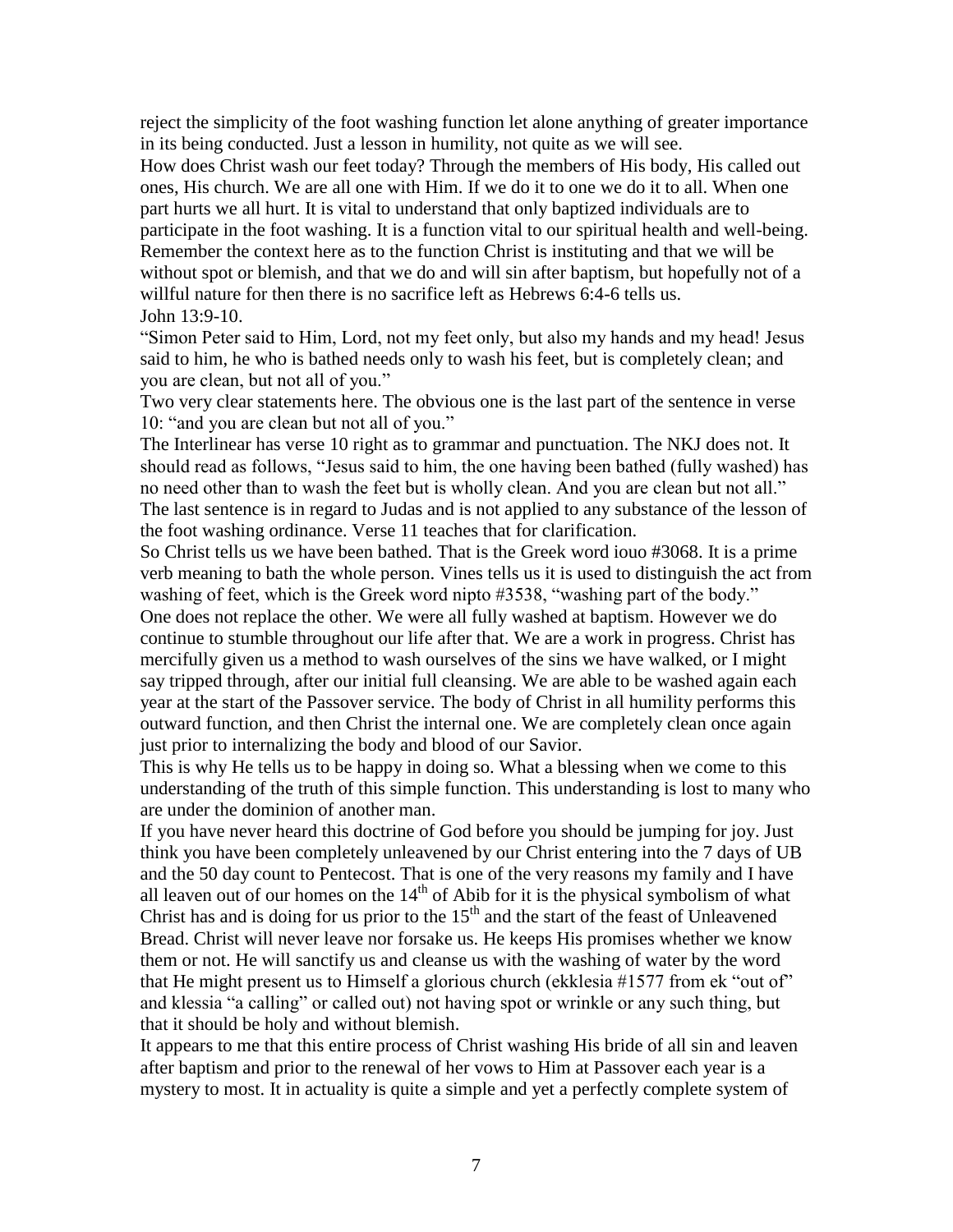doing so. It should not be a mystery to the members of His body, His glorious church, or as the Greek word ekklesia means, "called out."

The book of Hebrews contains some incredible lessons for us all. I personally feel that the lesson taught in chapter 5:12 through 6:3 is one of tantamount importance to the bride of Christ. It teaches us about our journey from being an infant in Christ to entering a stage of growth, which will in essence allow us to grow in grace and knowledge as a spiritual adult. (From the Interlinear Bible)

"For indeed because of the time you are due to be teachers, you need to have someone to teach you again the rudiments of the beginning of the oracles (scriptures) of God, and you have become in need of milk, and not solid food; for everyone partaking of milk is not skilled in the word of righteousness, for he is an infant. But solid food is for those full grown, having exercised the faculties through habit, for distinguishing both good and bad. Therefore leaving the discourse of the beginning of Christ, let us be borne on to full growth, not laying down again a foundation of repentance from dead works, and faith toward God, of baptisms, of teaching, of laying on of hands, and of resurrection of dead ones, and of eternal judgment.

## And this we will do, **if indeed God permits.**"

There comes a time in our Christian growth when our Husband expects us to move beyond being bottle fed and to dine with Him one on one at the table eating the solid food He has prepared for us. This process is very visible in scripture as it relates to the pattern in creation itself. It does not happen over night. It is a process that takes time, for it is a maturing process, a growth process. During our initial growth we learn about all the basic or beginning doctrines of Christ. We internalize them and understand them so that we are spiritually aware of their meaning and intent in our lives and in the plan of salvation. We are not talking about the household rules of God here, which are the ten commandments, for that is something we comprehend from the very beginning so we are aware of what we are repenting of prior to baptism. Here we are talking about specific doctrines enumerated in 6:1-2. When the time comes in our growing that we are proficient in them then God makes a decision to allow us to go beyond that intermediate stage and onto full growth. Christ allows us to partake of the knowledge of the fullness of God as it pertains to the calling of the bride at this time. We begin to understand that we are called for a very specific purpose in the household. At that time we enter into a truly eternal commitment with our Husband, we with Him and Him with us. It is one that gives us a full understanding of who we are and what our responsibilities are and the promises we are in actuality claiming. There is no turning back as verses 4-6 clearly tell us. "For it is impossible for those who were once enlightened and have tasted the heavenly gift, and have become partakers of the holy spirit, and have tasted the good word of God and the powers of the age to come, if they fall away to renew them again to repentance, since they crucify again for themselves the Son of God, and put to an open shame." Very sobering words to consider. Christ will give us the strength we need to complete our journey if we do not allow another to come between us, and Him. He is our Husband and there is no room for a go between or a benefactor of any type. Christ gives gifts to the members of His body. They use those gifts to edify or build up one another. The stronger strengthen the weaker until they are able to support themselves and others. Ephesians 4:7- 8 and 11-16 give us a vivid description of the process. Lets pick it up in verse 11. "And He himself gave some (gifts of function) apostles, some prophets, some evangelists, and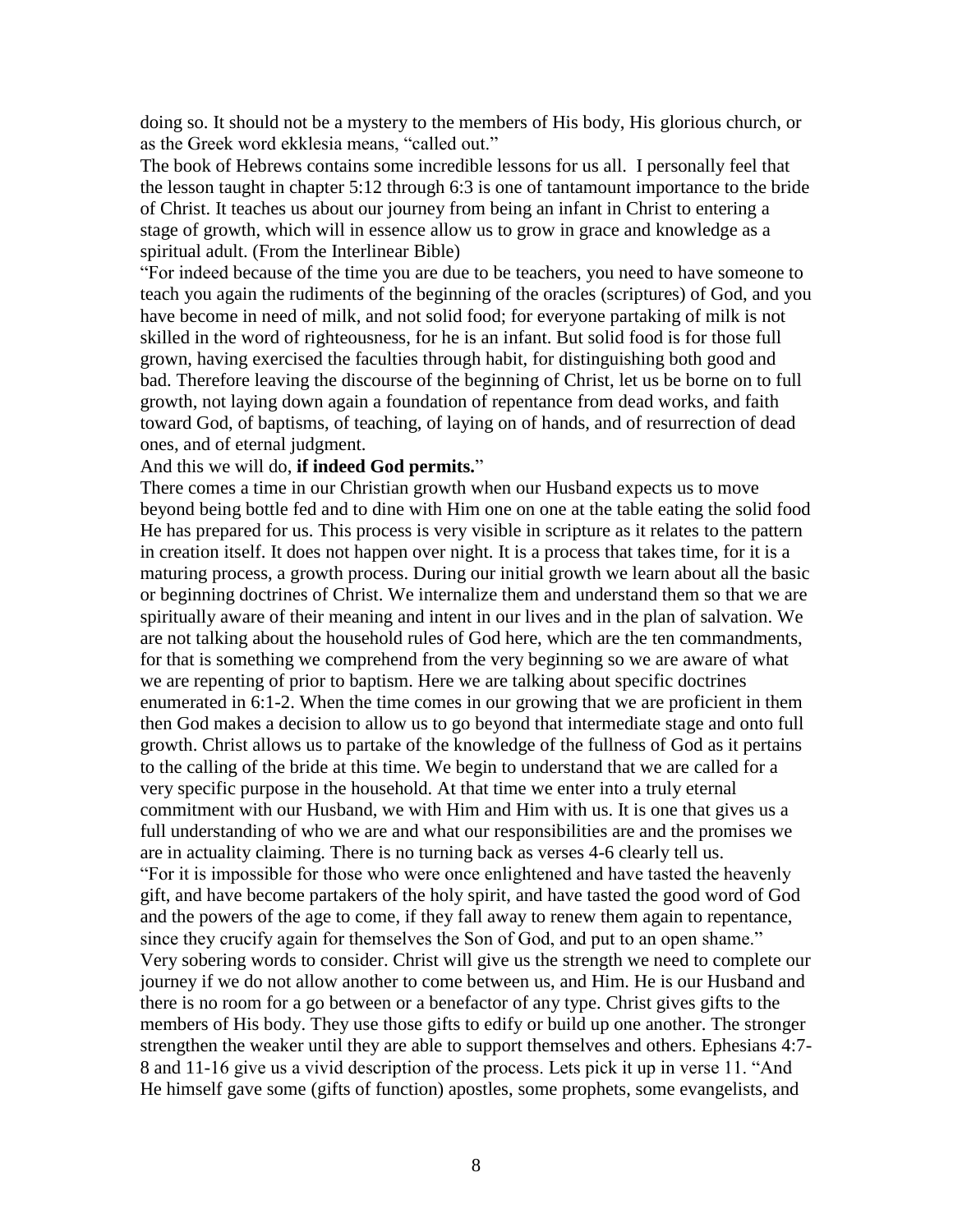some pastors and teachers, (not to have dominion over the body of Christ) for the equipping of the saints, for the work of ministering, for the building up of the body of Christ, till we all come to the unity of the faith and the knowledge of the Son of God, to a perfect man, to the measure of the stature of the fullness of Christ; that we should no longer be children, tossed to and fro and carried about by every wind of doctrine, by the trickery of men, in the cunning craftiness by which they lie in wait to deceive, but by speaking the truth in love, may grow up in all things into Him who is the Head, Christ, from whom the whole body, joined and knit together by what every joint supplies, according to the effective working, by which every part does its share, causes growth of the body for the edifying (or building or growing) of itself in love."

This pattern and process is shown repeatedly throughout the scriptures. It is one of love and loyalty to the family of God. As we grow and mature into it we become more aware of the other members of that spiritual body and we assist in their growth as we are placed in the body until they also can do the same for others. It is through this process that we learn about the responsibilities of the bride of Christ in the household of God the Father. It is a qualifying process. It is not for everyone at this time, as we will clearly see if we have not done so already.

Lets go back now to Hebrews 6:2 and learn about a doctrine which needs to be understood before we can move on to a deeper understanding of our relationship with our Husband. Scripture calls it one of the elementary or beginning doctrines. It is called "baptisms". What will strike many is the use of the plural here. That is no mistranslation. But the pattern in scripture clearly tells us we are baptized only once. Ephesians 4:4-5 tells us, "There is one body, and one spirit, just as you were called in one hope of your calling, one Lord, one faith, one baptism."

So what does this mean? Is there a contradiction in scripture to what we understand as one baptism?

Baptism here is baptisma #908. It is from baptizo #907 and is the process of immersion or submersion and is describing the ordinance of baptism or fully washing by submersion under water. So if there is one baptism why does Hebrews 6:2 state there is a doctrine of baptisms? The answer is very simple if we believe God and the words He left us in the scriptures.

The Greek word used for baptisms in Hebrews 6:2 is baptismos #909. Vines tells us it denotes the act of washing, ablutions (religious functions) with special reference to purification. That is very significant and so is the fact this is the only place in scripture that it is translated as "baptisms" to the best of my knowledge. The other occurrences are translated "washings". Does that set off the doctrinal bells and whistles? I hope we all got that and are processing it as to what we have been talking about. What is Christ doing to His church to present it to Himself?

Vines goes on to tell us that baptismos "washings" is distinct from baptisma (the actual ordinance of baptism) and is used of ceremonial washing of articles, etc. Are we to wash articles under the terms of the New Covenant? No we are not. Under the terms of the First Covenant those who entered the inner portions of the temple were to wash themselves as well as their clothes.

Brethren Vines is correct that this word means washings here in Hebrews 6:2. We need to ask ourselves what these washings are? It is obvious to me it is the ordinance of foot washing for it is not a one time function but recurs prior to taking the Passover symbols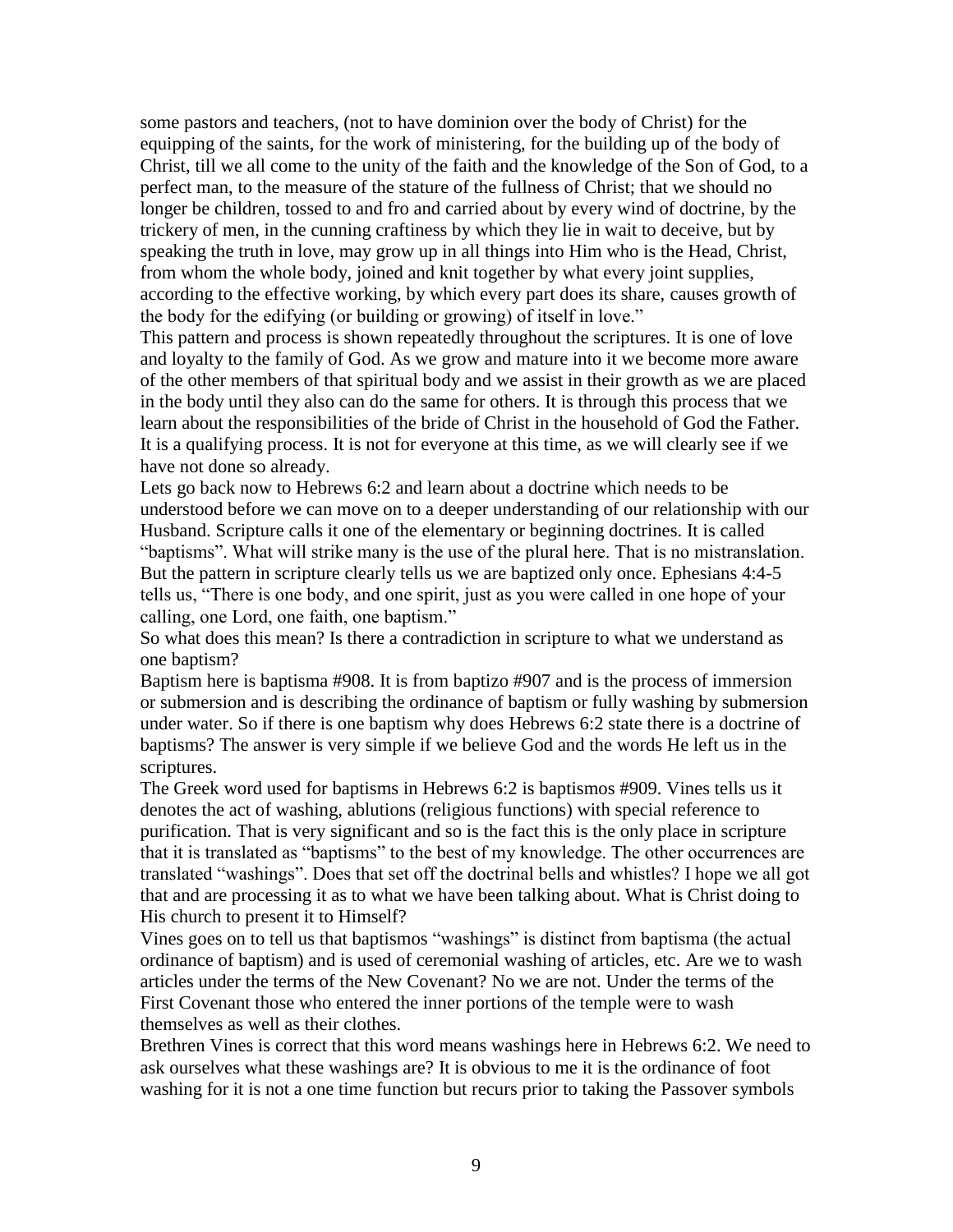of bread and wine once a year, year after year. It is an extension of our original baptism but not a full washing for we are not in need of such. We are only in need of cleaning off the part of our body, which has walked in sin on our journey through the year. Christ has put into place an annual function or mechanism in which we can wash away the spots and blemishes year after year. Lets not fool ourselves either, for we do walk in some sin during the year. Once again we hopefully do not do so in a willful way however. The symbolism is incredible as to this function of doctrine of washings. There is a lot to it, as we will continue to see.

Some have told me that there are folks who call themselves Christians, who keep the Passover, and actually allow their children to participate in the foot washing ordinance. This brethren is not to be. Only baptized members of the body of Christ are to participate in the foot washing and in the internalizing of the bread and wine. Just think of what the prerequisite of baptism is. Being called by the Father and as Acts 2:38 tells us, repentance! How does a child understand about the repentance from dead works and the part they have played in the death of Christ? The answer is simple for they don't and they can't. I hope such things need no further explanation.

There are many sections of scriptures, which are used by God to instruct us about specific doctrines. All our doctrines must come from clearly stated patterns, which run through the bible. It is our only source for doctrines for they are of God and not men. Christ gives us a good lesson in this regard in John 7:16-18, "Jesus answered them and said, My doctrine is not mine but His who sent me. If anyone wants to practice His will, he shall know concerning the doctrine, whether it is from God or I speak on My own."

This is a very helpful admonition. Are we accepting doctrines, which are contrary to the biblical patterns found in scripture? We need to know whether they are of God or of men. In first Corinthians 11 we have some excellent instructions from Paul on the subject of Passover. These Passover instructions are found in the context of a chapter involving lots of correction. Maybe it will take on a new significance for us after what we have reviewed to date so far in this study.

Lets start in 17-19. "Now in giving these instructions I do not praise, (talking about what he had said prior to this) since you come together not for the better but for the worst (church gatherings). For first of all, when you come together as a church, I hear there are divisions among you, and in part I believe it. For there must be factions among you, that those who are approved may be recognized (made evident) among you."

We have just read in John how doctrine will do just that. Here Paul is telling us that the Corinthian church has doctrinal divisions.

Verse 20, "Therefore when you come together in one place (to keep the Passover), it is **not** to eat the lords supper."

It should be abundantly clear that Paul is correcting an error in doctrine here. He is addressing one of the faction's errors! They are actually coming together to eat something called a lords supper. His clear instructions here state they are **not** to be doing so. The actual Greek as it was written before English grammar is added reads, "Coming together, then you together, not it is of the lord a supper to eat." That is the true translation and meaning made very clear. Lets read on and see what this factional doctrine entailed. They were supposed to be coming together to keep the New Covenant Passover service as Christ did, as verses 23-26 will clearly show us.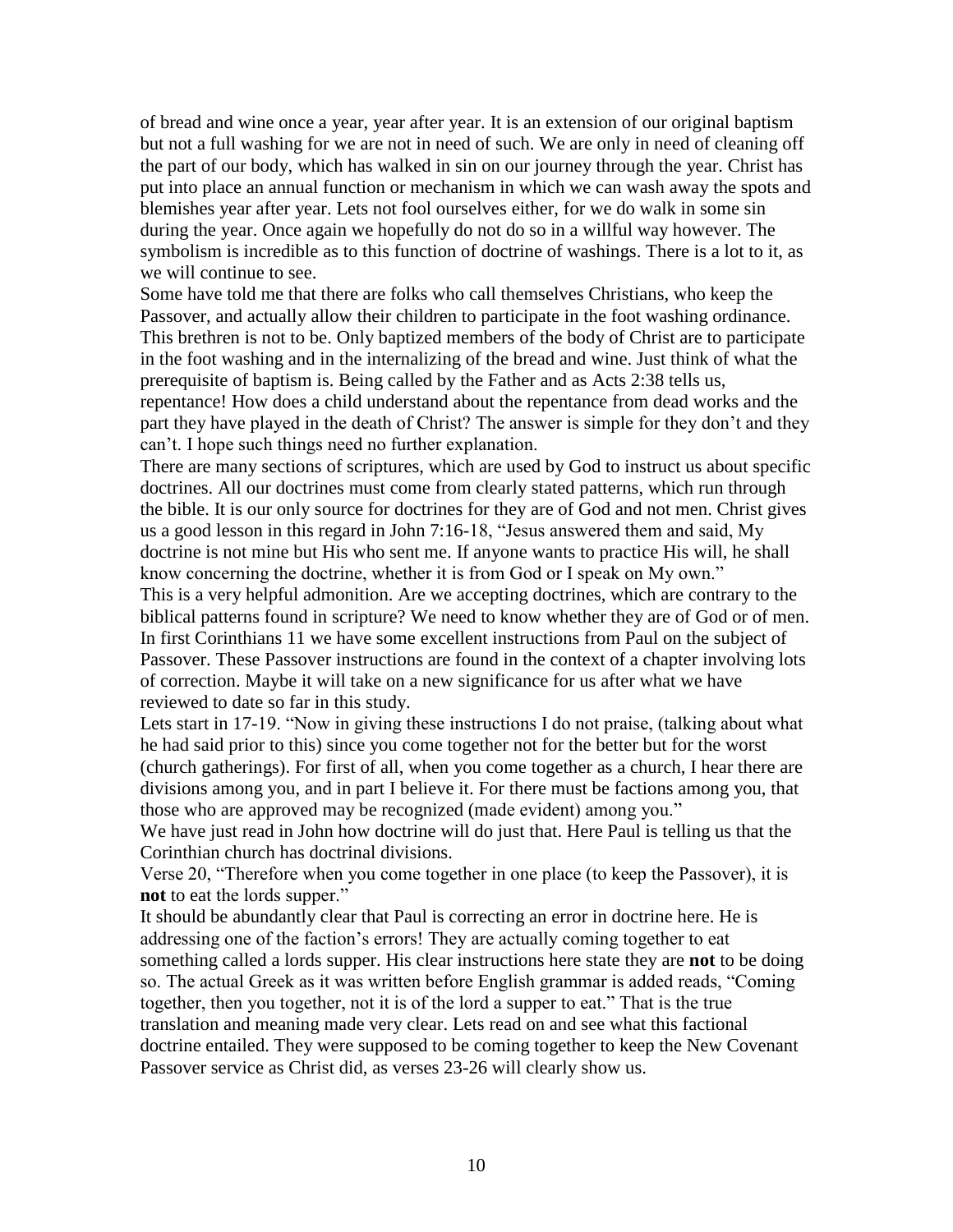Verse 21, "For in eating (this lords supper), each one takes his own supper ahead of others; and one is hungry and another is drunk."

Now just imagine that. This faction or division was eating a big meal together on the evening of the Passover with no regard to others in the church, the body of Christ. Some were even drinking to the point of being drunk. That is really sloppy behavior caused by a terrible doctrine of men. One of the traditions of Judaism today is to eat a seder meal of drinking, eating, and singing, on their Passover or as John calls it the Passover of the Jews. To make it more "Christian" palatable to erroneously keep this meal some started calling it the lords supper. They made a doctrine out of it. This deceived attempt at returning to Judaism had nothing over the circumcision parties attempt to circumcise all members of the body. This faction in Corinth seems to be working from the same playbook.

There were a lot of these types of activities permeating the early churches. We are warned to beware of "Jewish fables and commandments of men who turn from the truth" by Titus.

So after Paul's description of what they were doing and his correction of it and not to do so, he continues in verse 22, "What! Do you not have houses to eat and drink in! Or do you despise the church of God and shame those who have nothing! What shall I say to you? Shall I praise you in this? I do not praise."

Well that's pretty clear. He was disgusted by their conduct and this factional doctrine. They were not to come together as a church to eat any meal let alone one called the lords supper. This is very important for there are many today who are being turned to this same factional error of doctrine. Paul will now go on and teach the Corinthian church some very life saving instructions.

The first is about the Passover and how and what they are to internalize and even when they are to do so.

Verses 23-26, "For I received from the Lord that which I also delivered to you; that the Lord Jesus in the **night** in which He was **betrayed** took bread; and when He had given thanks, He broke it and said, take eat, this is My body which is broken for you; do this in remembrance of Me. In the same manner also the cup after supper, saying, this cup is the New Covenant in My blood. This do as often as you drink in remembrance of Me. For as often as you eat this bread and drink this cup, you proclaim the Lords death till He comes<sup>"</sup>

We are to take the bread and the wine and eat and drink them on Passover. We are not to eat a big seder meal! We are also to conduct this remembrance on the same night that Christ did, not the next day in the afternoon and certainly not on the next night, which is a completely different feast day with a different lesson to be taught. These are very simple instructions from the apostle Paul here. There are some who completely twist them into utter confusion and relating chaos.

He also told us we are not to call the Passover of the Lord a lord's supper. Traditional Christianity has been deceived on this but we should not be.

Paul does not conclude his correction here though. There is much more which is vital to our spiritual health.

Verse 27, "Therefore whoever eats this bread or drinks this cup of the lord unworthily will be guilty of the body and blood of the Lord."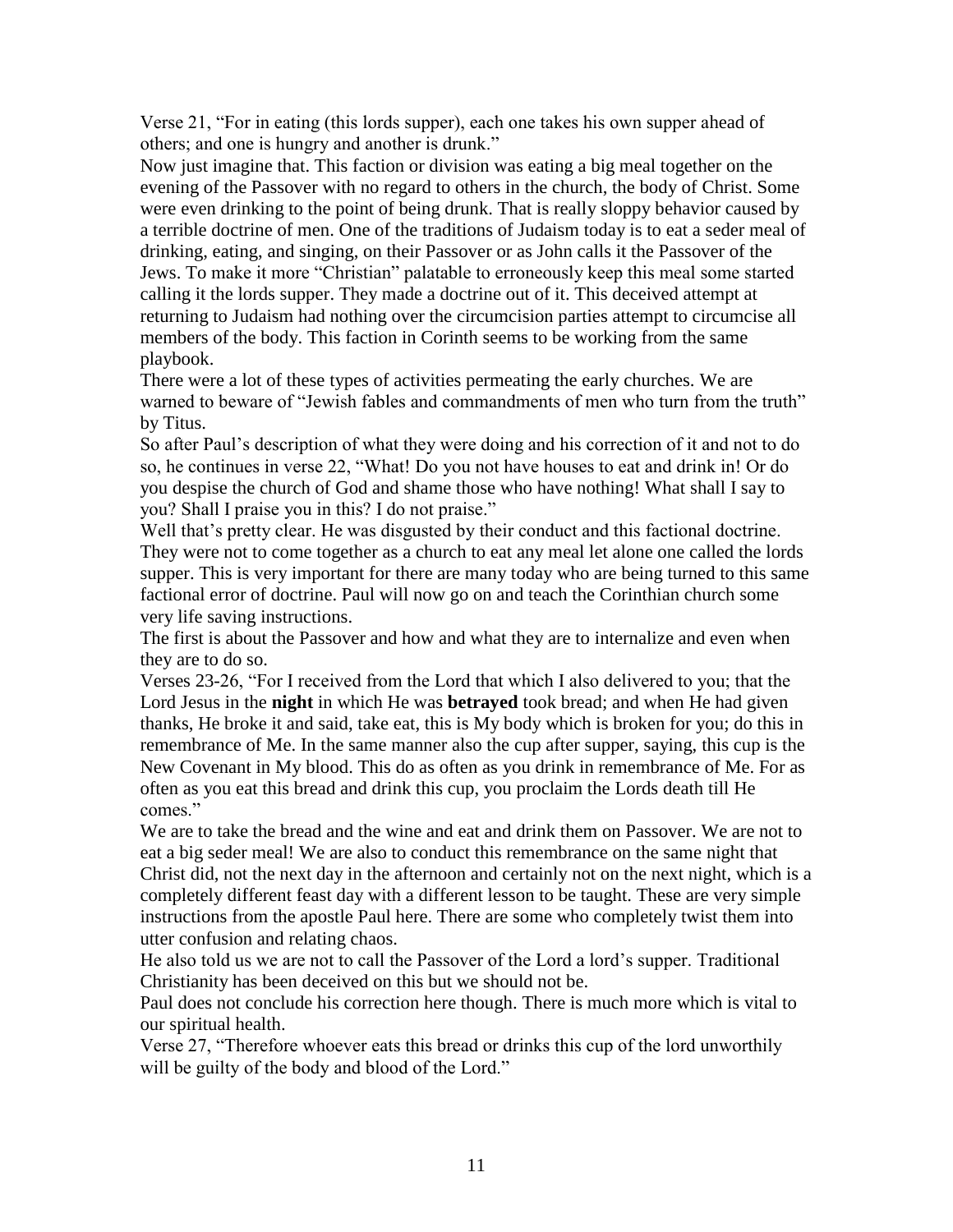Can we see how staggering a statement this is from the apostle Paul? To partake of the symbols of the New Covenant Passover in an unworthy way will render us guilty of the body and blood of Christ. That means we will once again be held responsible for His brutal beatings and crucifixion unto death!

Hebrews 6:4-6 told us there is no second chance for doing such a thing. Paul here is delineating one of the instances in which this applies. We never want to fall into such stupid and careless actions as this. We will see that it has resulted in the sickness and death of many brethren who had been called. Paul now will also teach us how we are to avoid such deceived behavior prior to Passover on a personal basis and to evaluate our relationship with our Husband who desires to present us to Himself without spot or wrinkle.

Verses 28-30, "But let a man examine himself and so let him eat of bread and drink of cup. For he who eats and drinks unworthily eats and drinks judgment to himself, not discerning the Lords body. For this reason many are weak and sick among you, and many sleep (are dead)."

These are very sobering instructions from Paul. They are not my opinion but clear biblical statements from scripture. I have heard preachers make light of such things stating they are something completely different in manner especially when it comes to the use of unworthy here by Paul. This pattern of being worthy and unworthy as it pertains to the bride is placed throughout scripture. Matthew 22 tells us about the wedding supper. If we read verse 8 we will clearly see this concept of worthy and unworthy reiterated again in context.

We can eat and drink in an unworthy manner. It is not just talking about the type of food or format here. That is why Paul tells us to examine ourselves prior to Passover. We need to understand what our relationship with our Savior is before we renew our vows with Him at Passover. We need to evaluate ourselves and our conduct since the last time we partook of them. We need to recognize that we are not perfect and can't be on our own and acknowledge that Christ was, is, and will always be ready to help us get washed clean of the errors we have stumbled in, the sin or leaven, which has fouled us in part. That should be of immense encouragement to each and every one of us. Christ is prepared to wash us prior to internalizing his body and blood. It is a function of humility for us and one of vital spiritual significance for ourselves and the entire body of Christ. Do not let anyone step between you and Christ and try to water down this very important doctrine of God. It is not a doctrine of fear but of faith and of happiness and of immense blessings. It is full of hope and promise.

It should however be coming more evident why God says many are called, but few are chosen to be the bride.

Let us now look at the next part of the New Covenant Passover.

In Matthew 26 we can read a lot of information about the last day of Christ's physical life. Starting in verse 17 we read an account about Him instructing His disciples about activities leading up to His and their keeping of His last physical Passover. In verse 20 we read the following, "Now when evening had come, He sat down with the twelve." Evening is opsia in the Greek. It means "late evening, after sunset". Mark 1:32 says, "When evening (opsia), when the sun had set…" The original Greek reads here as such, "evening and coming, when set the sun…" We have chronicled such things in great length in many of our studies of the past but it is important to reiterate such things over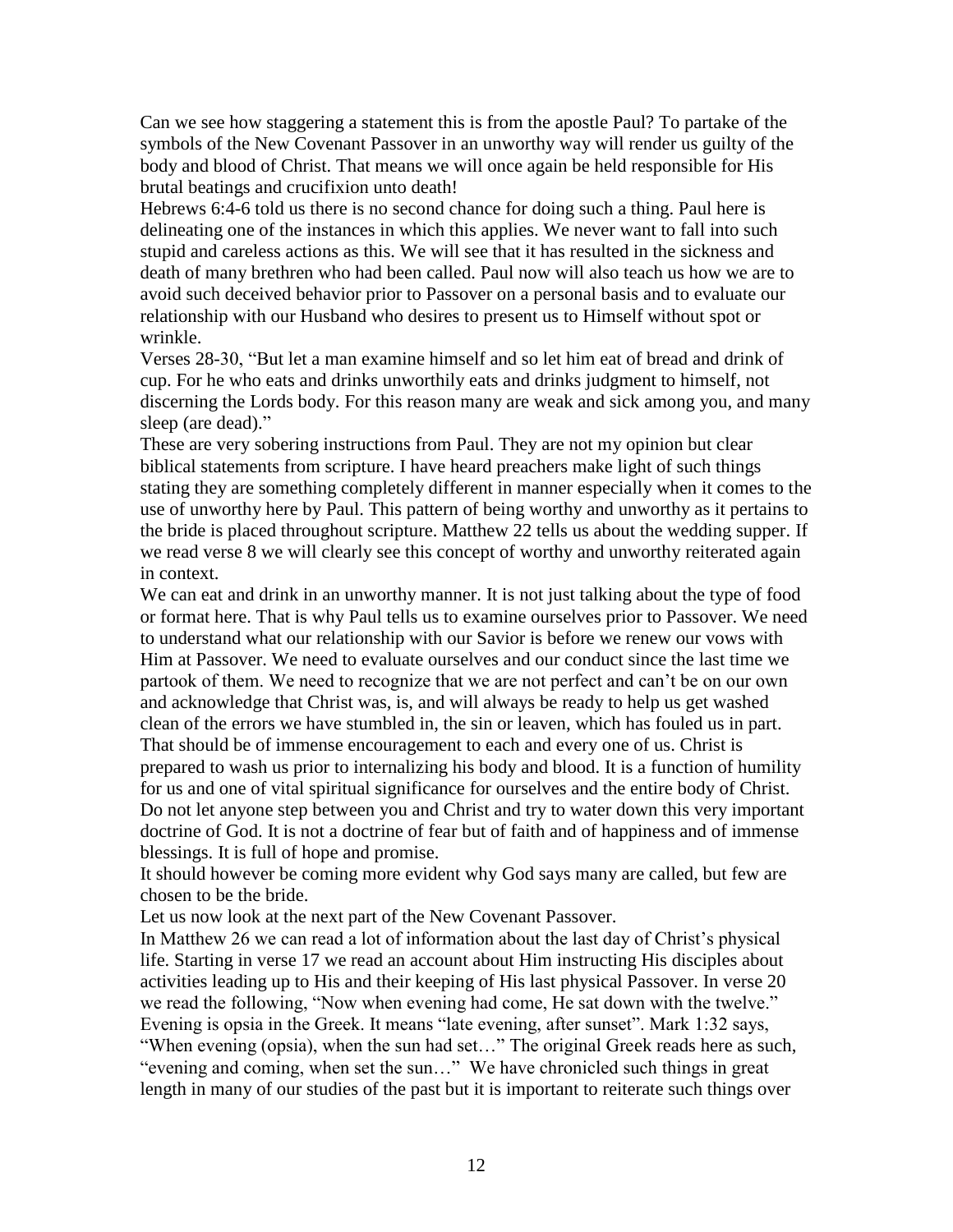and over. The clear biblical pattern as to when the Passover was kept in both Covenants is obvious to any who follow the patterns in scripture. It is after sunset entering the  $14<sup>th</sup>$ of Abib or the first month of the biblical year. We see Paul teaching the very same doctrine in the later years of his life. There is no controversy on this in scripture just confusion and deceit taught by men. Simple scriptures like John 18:28 show Christ kept it on the  $14<sup>th</sup>$  and not the  $15<sup>th</sup>$  like the Jews were doing. Some actually state He only did so for He knew He wouldn't be alive on the night of the  $15<sup>th</sup>$ . How convenient. Does that mean we can keep Pentecost or Trumpets the day before? Its ludicrous to think such things. Jesus says He is the same yesterday (old covenant), today (new covenant), and forever (the kingdom). We do not keep the Passover of the Jews in any way, shape, or form! Confusion reigns around this doctrine at the end of the age. Remember how Paul put it, "For there must be factions among you, that those who are approved may be made manifest among you."

Now continuing in Matt 26 and verse 26, "And as they were eating, Jesus took bread, blessed and broke, and gave to the disciples and said, Take, eat, this is My body." In Mark 14:22 we read the same thing. In Luke 22:19 we read, "And He took bread, gave thanks and broke it, and gave to them saying, This is My body which is given for you; do this in remembrance of Me."

We have a command to do the very same thing that Christ did at the onset of the New Covenant Passover service of the Lord. There are some who teach that this service or function being kept here by Christ and His disciples was actually not the Passover. Once again their reasoning is He knew He was going to die so He kept it a day earlier so it is actually the lords supper being conducted here. Just think of what blasphemy this is. Here we have the Creator of all the appointed times of meeting or as they are called the feasts of the Lord which He chronicled throughout scripture but in sequence in Leviticus 23 somehow breaking His own command. Some would say what command? The command that, everything needs to happen on the prescribed day (Lev 23:37). Their thinking would be in tune with the thinking and teaching of the Rabbis after their Jewish Fables who float the feasts of the Jews on different calendar days to accommodate their traditions and commandments of men. A good example is their Passover being kept on the  $15<sup>th</sup>$  of Abib. They often keep their days 1 or 2 days different than what God says. They actually start the year in the  $7<sup>th</sup>$  month but actually usually start it one of the last two days of the  $6<sup>th</sup>$ month thus keeping Trumpets outside of Gods commanded day. To try and place this type of behavior on Christ is more than just an error.

In Luke 22:14-15 we are taught, "And when the hour had come (after sunset on the  $14<sup>th</sup>$ ) He sat down and the twelve apostles with Him. Then He said to them, with desire I have desired to eat this **Passover** with you before I suffer."

Yes! It was the Passover of the Lord they were keeping on the day they had always kept it together. It was the exact time that Israel had kept it in Egypt (Exodus 12).

Here in Luke, Christ states He was about to suffer. This is a very big understanding here for we have a complete history of how the Passover lamb was to be treated prior to its death. It was taken from the flock on the  $10<sup>th</sup>$  day of the first month, which is Abib and not Tishri as Judaism proclaims. It was kept close to the family who were going to kill it and consume it. Why?

Because its death had to be very personal. The lamb became a part of their daily life, not just those who tended to the sheep but to the entire household. Then after sunset and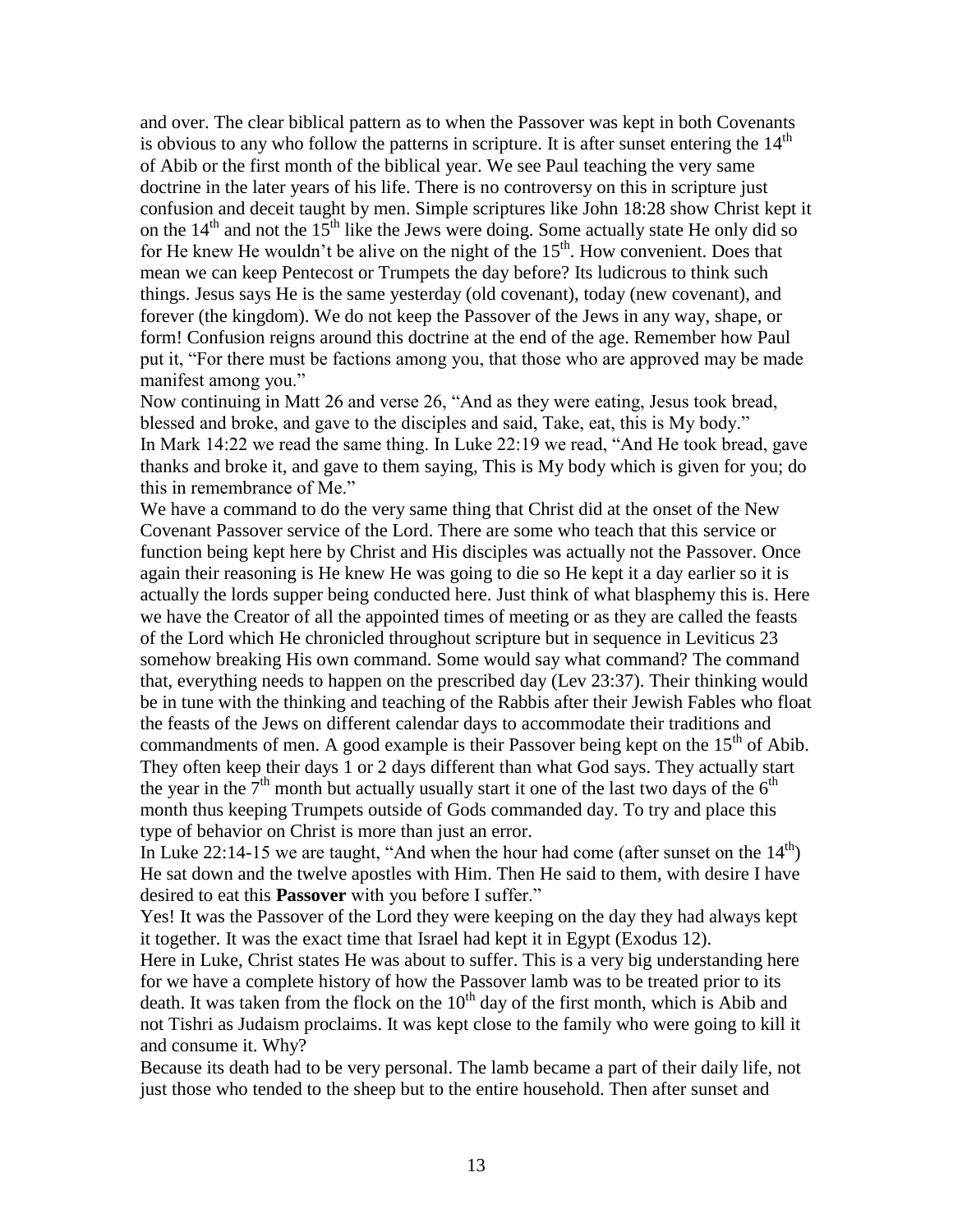before dark on the  $14<sup>th</sup>$  they all were present when it was killed. Now I ask, was it beat to death or beaten in any manor? No. Was it bludgeoned to death? No. The Carotid artery was cut on the side of its neck and it slowly bled to death. The individual who cut its artery also had his hand on its head to comfort it. As the blood flowed from it the lamb weakened and died. It was very humane. The Passover lamb was not traumatized. On the other hand we read that Christ knew He in fact was going to suffer as the Lamb of God. Suffer here is pascho #3958 and it means to feel pain in any form. Christ was about to endure great physical and mental pain and trauma. Under the pattern of the First Covenant scripture the lamb was not to suffer in any way leading up to its death. However under the New Covenant scriptures the Lamb of God was going to suffer greatly. Why? Because it has everything to do with us, the called out ones who are placed in His body. He certainly did not have to endure such a beating to shed His blood did He. But Jesus elected to do so for us. He allowed Himself to be beaten and abused to the point of disfigurement. Why?

The broken bread at Passover is the symbol of this great suffering. It was a tremendous act of love to those who would be a part of His spiritual body.

1 Peter 2:23-24 (Interlinear), "Who having been reviled (#3058 abused) did not revile (#486 railing) in return; suffering, He did not threaten, but gave Himself up to Him who was judging righteously; who Himself bore in His body our sins onto the tree; that dying to sins we might live to righteousness, of whom by His wounds, you will be healed." He bore our sins in His body. Only the Messiah, the Son of God, the Lamb of God could do that. Only His life could be worth more than all creation. He defeated our adversary. He was without sin and offered His body to be broken so that our sins could be forgiven. If we suffer with Him our sins are no more because of this act of dedication and love of Christ. When we die to our sins at baptism He made it possible for us to live in righteousness and thus have access to the next symbol of promise, which we will cover shortly.

Is there more to it than a spiritual aspect?

Isa 53 gives us a very detailed account of what Christ was to, and did endure. Verses 4-5, "Surely He has borne our sicknesses and carried our pains (this is in a physical reference) yet we reckoned Him stricken (plagued) smitten by God and afflicted. But He was pierced through for our transgressions (sins) crushed for our iniquities (moral evil) the chastisement for our peace was upon Him, and by His blows that cut in we are healed." Yes, Christ suffered for all of our transgressions be they physical or spiritual. This is not a light matter, but one that can bear heavy on us. That is just one of the motivating factors behind why we are to examine ourselves prior to the Passover as taught to us by Paul. Once we realign our understanding and actions from stumbling at times, we understand that we have a Savior who is active in our lives. He willingly was beaten, crushed, and pierced for you and me. Yes there is a real degree of sadness in each of us for having put our Savior through this. But there is also a great degree of happiness in us that He did. Isa. 53:10 tells us," Yet it pleased the Lord to bruise Him." Have you ever asked yourself why God would say this?

Remember who the Lord is here in verse 10. It is the being we will come to know as the Father. Remember Gods ways are not our ways of thinking as men. We are to grow in the grace and knowledge of our Lord.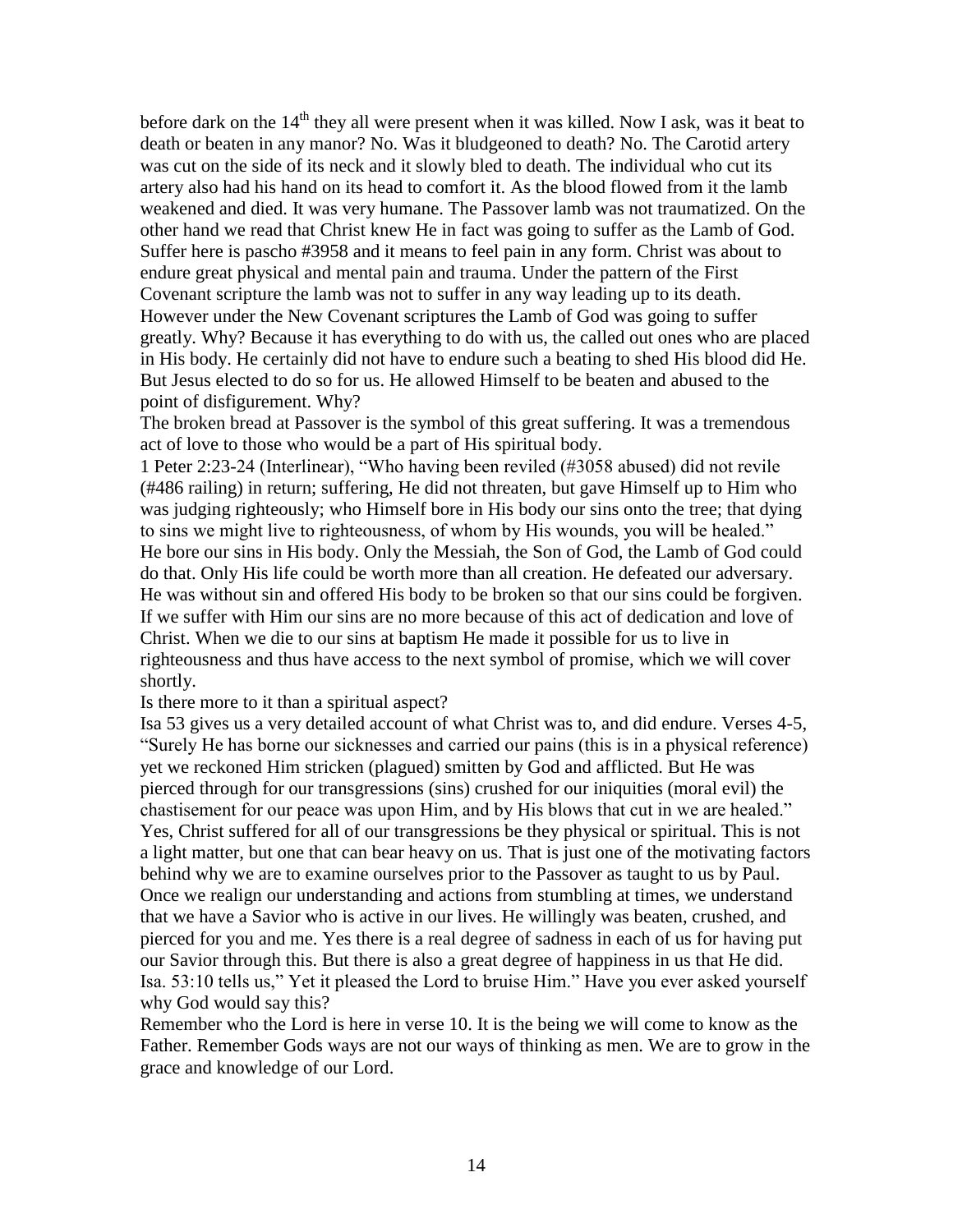The Father was pleased (#2656 chephiets, pleasure or delight) because of what Christ willing endured for us. He is the second Adam. He suffered everything on our behalf. He has completed what the first Adam failed to do. Christ's actions made it possible for the plan of salvation, with all its awesome promises, to continue full force. He humbled Himself and became a sacrifice for us. I hope we can grasp the magnitude of it, and if it pleased the Father it should delight us.

How do we display our delight in it? Do we conduct ourselves in a manner of false humility after the manner of men? No we do exactly what Christ told us to do in John 13:17, "If you know these things, happy are you if you do them."

Happy is #3107 makarios; "blessed, happy." When you are blessed in this sense you are very happy and not sad. The Father was pleased and delighted His eternal friend did what He did. Look at exactly what He did do.

Phil 2:5-8, "Let this mind be in you which was also in Christ Jesus, who being in the form of God, did not consider it robbery to be equal with God, but emptied Himself of His privileges taking the form of a servant and coming in the likeness (exactly as) of men. And being found in appearance as a man, He humbled Himself and became obedient to death, even the death of the cross."

I don't know about you but I am ecstatic that Christ did so! Happy and blessed is an understatement.

Look what this means for us outside of all the temporary physical benefits and relief it brings. Romans 8:14-17," For as many as are led by the spirit of God, these are sons of God. For you did not receive the spirit of bondage again to fear but the spirit of sonship (much better promises than under the first covenant), by it we cry out, abba Father. The spirit itself bears witness with our spirit that we are children of God, and if children then heirs, heirs with God (the Father) and joint heirs with Christ, if indeed we suffer with, that we may also be glorified together."

That is absolutely awesome! We will be co-heirs with Christ and glorified with Him. Suffer with here is sumpascho #4841. It is a combination of two Greek words, #4862 sun "in union with, or together" and #3958 pascho, "to suffer pain."

If we are of the body of Christ we will suffer with Him. When one part hurts the rest of the body hurts. We are one with our Husband and Savior. We respond to Him as our head. His mind is in us and that is why we work out our own salvation with fear and trembling and not being led by any man or organization.

Christ gave up His body to be broken and bruised for us. We to some extent should be willing to do that for Him as well. I am very happy that He did what He did and that is a very big part of what I reflect upon prior to Passover. He died for our physical and spiritual healing.

So we have seen two of the functions He left with us as examples to follow for the New Covenant Passover of the Lord. The third is of great important in many ways for scriptures teach us the life is in the blood. That would be spiritual life in this context. Matt 26:27-28, " Then He took the cup and gave thanks and gave it to them saying, Drink from it all of you for this is My blood of the New Covenant which is shed for many for the remission (forgiveness) of sins."

Christ poured out His life for us. That is extremely important. He laid down His life for the second Eve first, and for "all" secondly. Now why do I say it like that?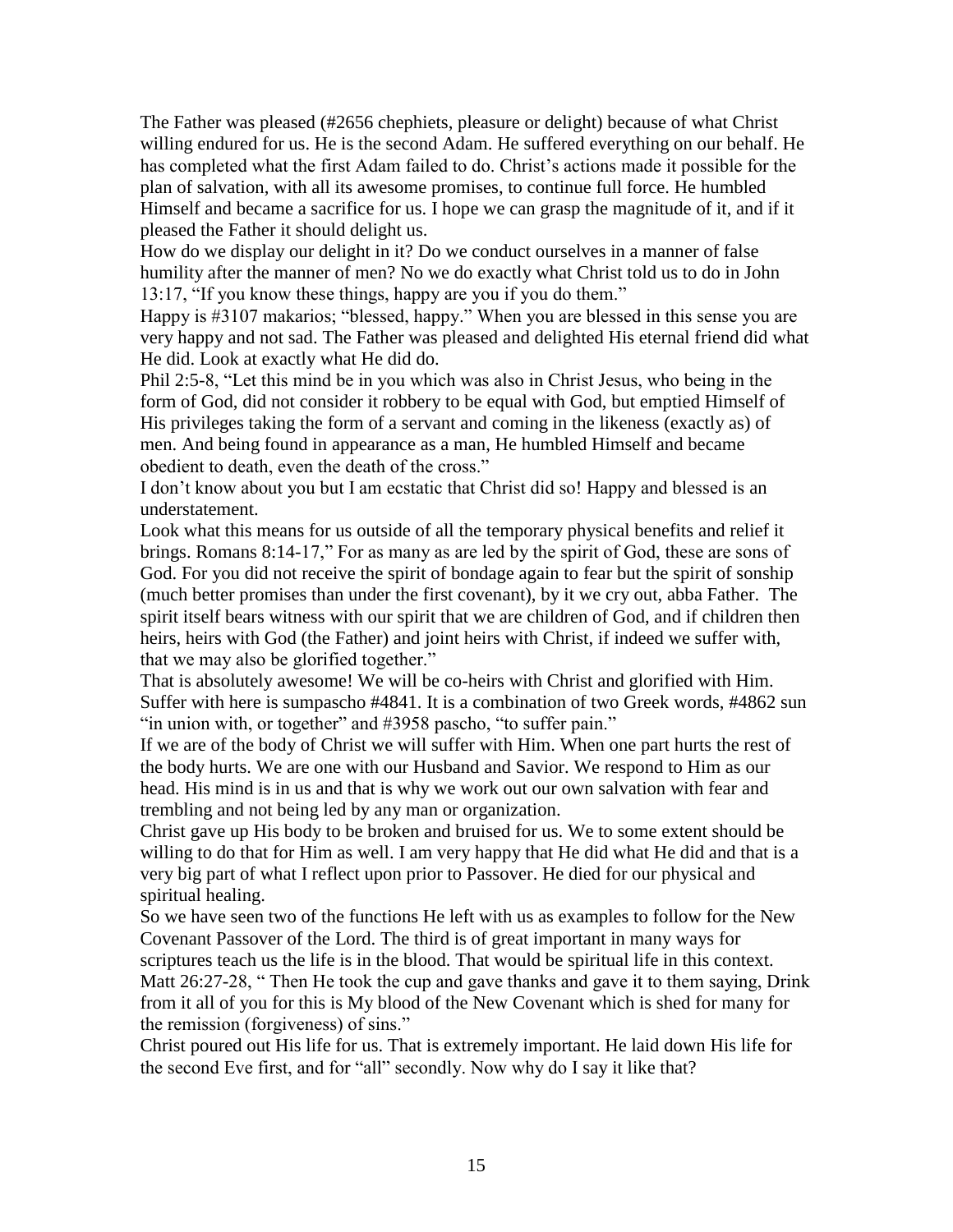Because the plan of salvation at this time is focused on the bride of Christ and not all of mankind. Once the bride has been chosen and numbered then Christ will return for her and the plan of building the family will resume for the second Adam and Eve will become fruitful and multiply after the command given at creation.

Do not overlook what Christ clearly states in verse 28, "For this is My blood of the New Covenant, which is to be shed for **many** for the remission of sins."

The Interlinear translates it as follows, "For this is My blood of the New Covenant which concerning many is being poured out for the forgiveness of sins."

The Greek here translated many is #4183 polus, "much or many." It is the same in Matt 22:14, "Many are called, but few are chosen."

What is significant is it is not talking about all by a long shot as traditional Christianity professes. The blood is not being applied to "all" at this time in the plans sequence. That is a biblical fact. It will be later on, as the plan unfolds in its stages. Remember, His blood is only shed once for us. Hebrews 6:4-6 and many other scripture make that abundantly clear.

Christ certainly was not being forgetful at this sobering time of His life. He meant what He said. It is also recorded in Mark 14:24. "And He said to them, this is My blood of the New Covenant, which is to be shed for many." Look what Matt 20:28 tells us, "Just as the Son of Man did not come to be served, but to serve and to give His life for a ransom for many."

In Rev 14:1-5 we are told in very clear language about the bride of Christ. In verse 4 we are told, "These are the ones who were not defiled with women, for they are virgins. These are the ones who follow the Lamb wherever He goes. These were redeemed from men, firstfruits to God and to the Lamb."

How many?

Verse 1, "one hundred and forty four thousand".

Verse 3, "One hundred and forty four thousand who were redeemed from the earth." Christ's shed blood, His life, was given for us at this time under the terms of the New Covenant. By us, I clearly mean the many who have been called by the Father unto the Son. It is a qualifying period of time for the bride in the household of the Father. Just think, of all the many who have been called and are currently being called and who will be called, only a few will be chosen to be the bride. What an incredible calling we have before us. How serious is it to us? The parable of the sower teaches us about the pitfalls which can inhibit or terminate that process. It is a calling of great vigil, and determination, and awareness, and one we should be ecstatic about when we understand its fullness.

Satan wants to strip this understanding from all the called of God, and for that matter from all of mankind. It is a great hope in us. It is far more than the promise of salvation, which is a gift, which is going to be made available to all. This is all about a very specific function in Gods household.

Yes we are most blessed and happy to participate in it in all its fullness. The Passover service commemorates our vows between ourselves and our Savior Husband, which we made at baptism. We are not to take them lightly as Paul instructed us. Prior to taking the bread and the wine we are washed clean every year by Him if we truly suffer with Him. We examine ourselves as to our part, our commitment to the agreement. And yes we can take it unworthily but we are under penalty if we do so in a sloppy and careless manner.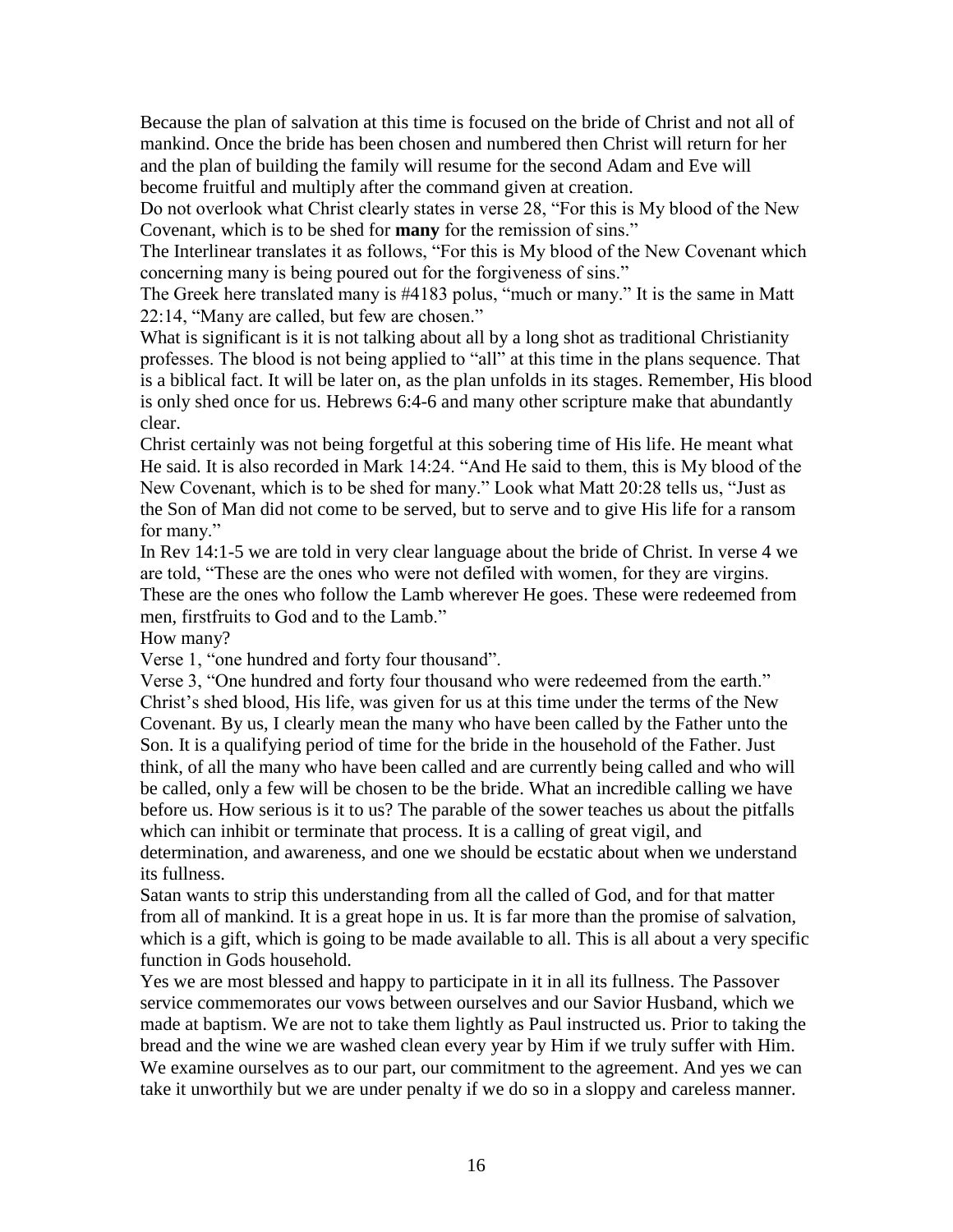Jesus has set the pattern of the New Covenant Passover of the Lord. He gave us all the means of keeping it; the day, the time of day, the month, and the method, if we are willing to believe Him and follow Him as the Lamb of God.

In Rev 14:5 we read about the bride, "And in their mouth is no guile (falsehood) for they are without fault before the throne of God."

Why? Because we willingly yield to our Husband and He washes us with the water of the word so that He can present us to Himself not having spot or wrinkle or any such thing, but that we should be holy and without blemish.

We are members of His body, of His flesh and of His bones.

These should be no mystery to us. The truth has surely set us free from the doctrines and commandments of men and we are thus bound to Christ.

While on this subject of Passover it is important to address another difference with the New Covenant tenants from those of the First Covenant.

Hebrews 8:6 confirms to us that Jesus has obtained a more excellent ministry and better covenant established on better promises because He is its High Priest and Mediator. Chapter 7:22 confirms this as well for it states, "By so much more Jesus is become a surety (guarantor) of a better covenant."

Why is it a better covenant than the first? Because it is founded on a spiritual basis and not one of flesh. He has put His laws in our minds and written them in our hearts. That was not the case under the terms of the first covenant. They were put in a book and written on tablets of stone.

The promises of the first covenant were physical and national in nature. Those of the second are spiritual first and foremost and then the physical follows if God desires. Hebrews 8:8 tells us the problem with the first was due to the people. God has moved to correct that by imparting His holy spirit to us to assist us after baptism to overcome and finish the race under the Second Covenant terms.

We have looked into some of them already today. Some things have definitely changed. The functions and thus symbols of the Passover have changed, as has our required conduct. We need to prepare for the Passover now by examining ourselves spiritually rather than examining a lamb from the flock for blemishes and spots. We need to inspect ourselves to see where we have come up short in being without blemish. When we do so we discover things about ourselves in which we need to overcome. We repent of them and ask our Savior to clean us up so we can be presentable to Him and thus to be truly part of His body, His glorious church, His called out ones. We have covered how that process works in this study as it relates to internalizing His body and blood at the renewal or anniversary of our vows to Him and to the Father. We have seen that it is a fact that we can take of these symbols of life and promise through His death and subsequent resurrection in an unworthy state or manner. Paul clearly articulates there is a penalty to be paid for such carelessness under the terms of the New Covenant. And let us be clear on this point. It only spiritually applies to those who actually know better, These are very important differences from the first covenant.

Paul tells us if we are sloppy in our approach to the Passover we bring judgment on ourselves and for that reason many are weak and sick and it has even resulted in death for some. He tells us we need to judge ourselves in such things so He would not judge us in them. He promised the Corinthian Church he would set in order other things pertaining to the Passover when he came to them in person.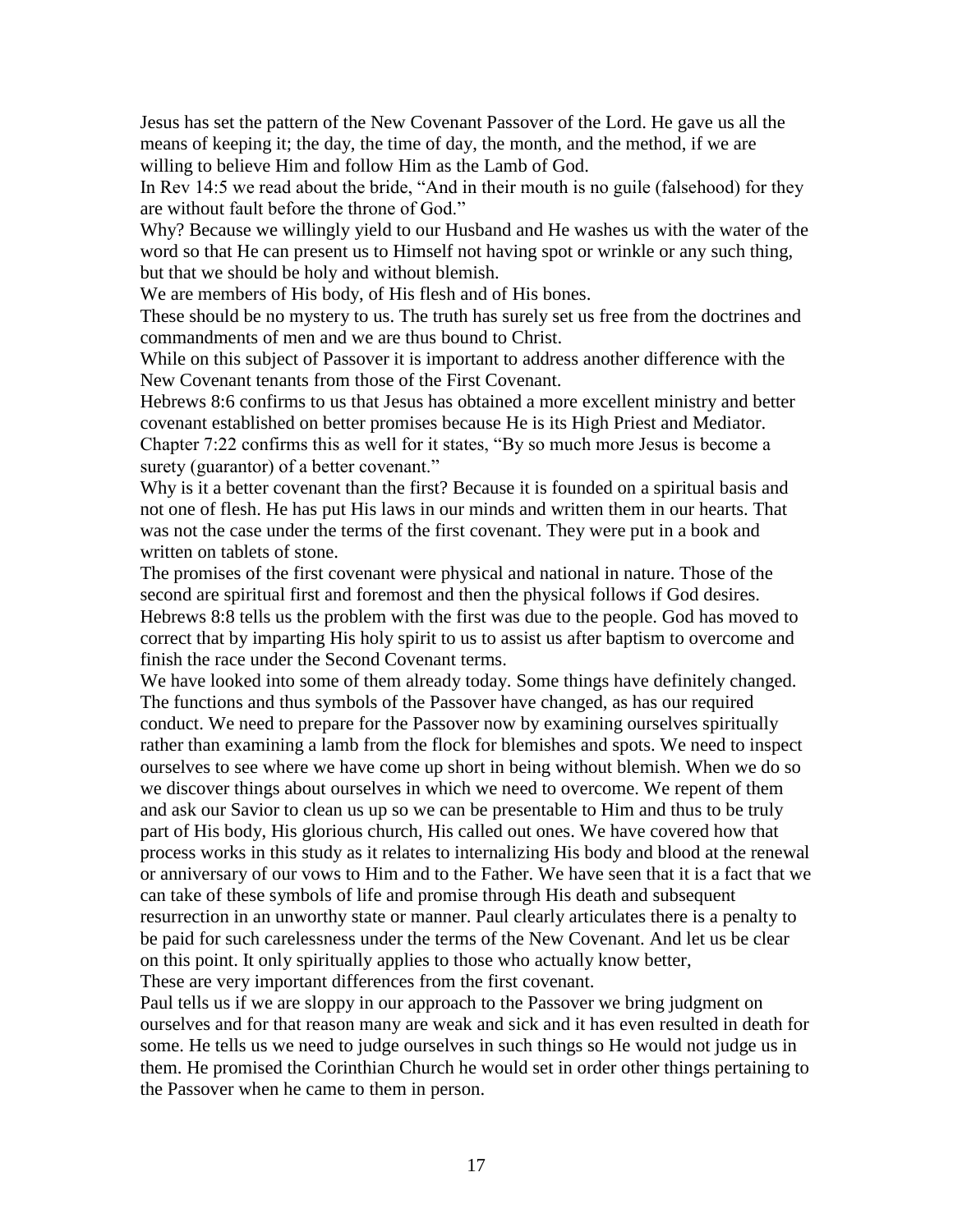Prior to Passover this year several brethren have brought up situations in which they or others they know would be taking the second Passover for any number of reasons. The question must arise if such a function exists under the terms of the Second or New Covenant. My answer would be no!

To think you can take a second Passover outside of the 8 days of the Passover season and in the middle of the seven-week count to Pentecost goes against the spiritual pattern so clearly embellished by the scriptures.

There were two reasons why Moses allowed some to take a second Passover under the terms of the first covenant. Numbers 9:10-12, "Speak to the children of Israel saying, If anyone of you or your descendants is unclean because of a dead body, or is far away on a journey, he may still keep the Lords Passover.

On the fourteenth day of the second month at twilight they may keep it. They shall eat it with unleavened bread and bitterness. They shall leave none of it until morning nor break one of its bones. According to all the ordinances of the Passover they shall keep it." Please notice that all these ordinances were to be kept when? On the  $14<sup>th</sup>$ . No  $15<sup>th</sup>$ allowed! God tells us in Lev 23:37 that everything pertaining to an appointed time takes place on the day He says.

So in looking at these exceptions or conditions for skipping the Passover in the first month can we say they apply under the terms of the New Covenant? Not a chance in my mind!

Can we be unclean because of a dead body? Not when it comes to the Passover for we are washed clean prior to taking it.

Can we be exempt from it if we are on a long journey? No we can't for Gods spirit is in us. We are the holy temple of the spirit of God. 1 Corinthians 3:16-17, "Do you not know that you are the temple of God and the spirit of God dwells in you. If anyone defiles the temple of God, God will destroy Him for the temple of God is holy which you are." 6:19-20, "Or do you not know that your body is the temple of the holy spirit which is in you, which you have from God, and you are not on your own. For you were bought at a price; therefore glorify God in your body and in your spirit, which are Gods." Absolutely no excuses for not taking the Passover of the Lord on the  $14<sup>th</sup>$  day of the first month in sequence with the 7 days of unleavened bread. We are cleaned by the Lord prior to taking the symbols of the bread and wine. If there is not another baptized member of the body of Christ close to us we wash our own feet as part of the very body of Christ. There are no excuses to the contrary. There is no second Passover under the terms of the New Covenant. This is a spiritual covenant, which has, and is working in our lives to eliminate sloppy behavior on our part. We are in a time to qualify to be a co-heir with Christ and to function as the bride in the household of the Father. The resume of that position and job description is articulated in Proverbs 31:10-31. We all have choices to make. Our Husband and Father are very merciful beings. If we fall short at this time and do not make the cut for the function we have been called for there is no shame in it unless we do so willingly. As Proverbs 31:29 says, "Many daughters have done well, but you excel them all."

How focused are we brethren? Are we willing to be satisfied with the promises for salvation or do we desire to finish the race we have been called to at this time and be part of the bride?